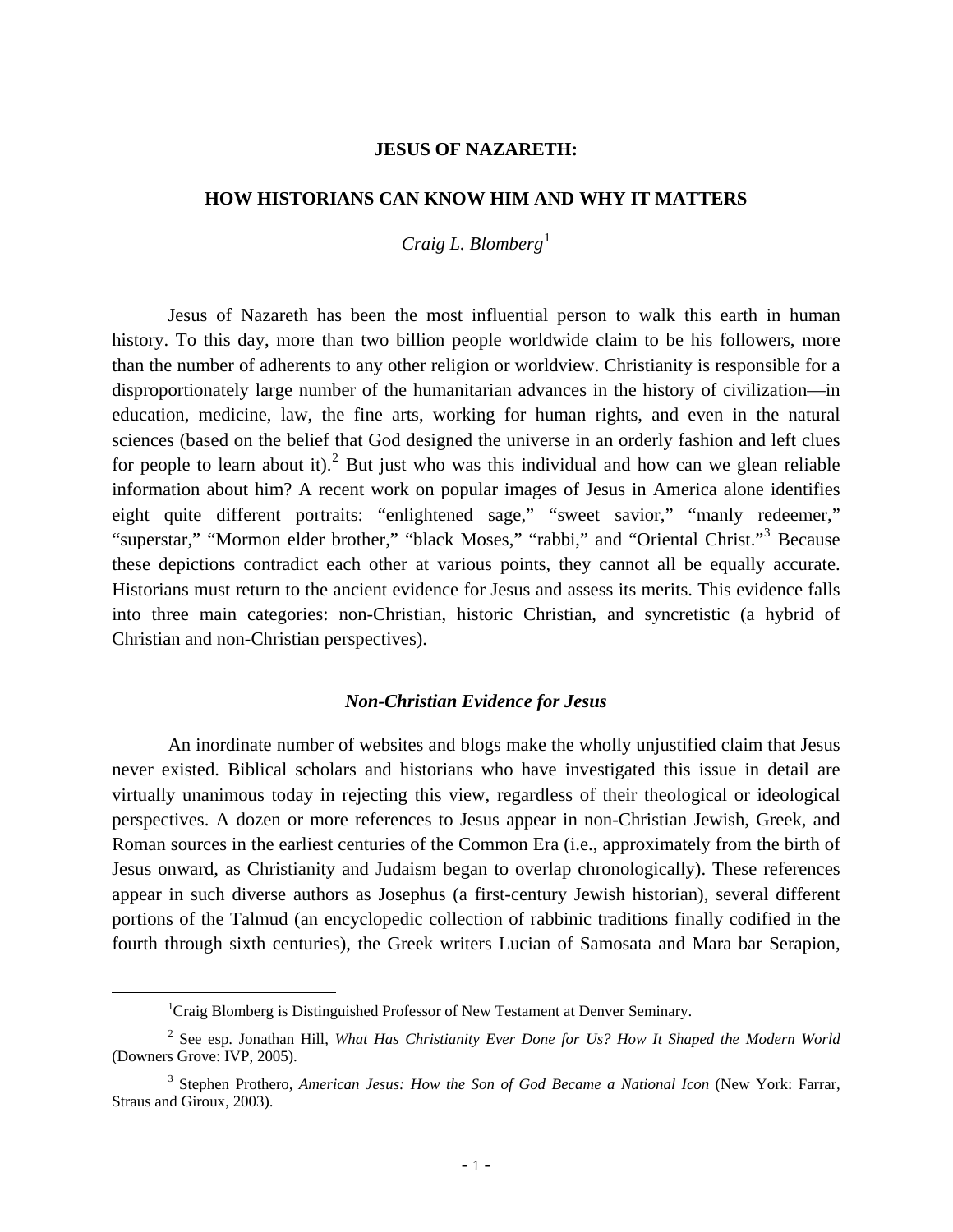and Roman historians Thallus, Tacitus, Pliny, and Suetonius. Tacitus, for example, in the early second century, writes in his *Annals* about Nero's persecution of Christians and then explains, "The founder of this name, Christ, had been executed in the reign of Tiberius by the procurator Pontius Pilate" (44:3). The Talmud repeatedly acknowledges that Jesus worked miracles but refers to him as one who "practiced magic and led Israel astray" (*b. Sanh.* 43a; cf. *t. Shab.* 11.15, *b. Shab.* 104b). Josephus, in the late first century, calls Jesus "a wise man," "a worker of amazing deeds," "a teacher," and "one accused by the leading men among us [who] condemned him to the cross" (*Ant.* 18.3.3).

It is, of course, historically prejudicial to exclude automatically all *Christian* evidence, as if no one who became a follower of Jesus could ever report accurately about his life and teachings, or to assume that all *non-Christian* evidence was necessarily more "objective." But even using only such non-Christian sources, there is ample evidence to confirm the main contours of the early Christian claims: Jesus was a Jew who lived in Israel during the first third of the first century, was born out of wedlock, intersected with the life and ministry of John the Baptist, attracted great crowds especially because of his wondrous deeds, had a group of particularly close followers called disciples (five of whom are named), ran afoul of the Jewish religious authorities because of his controversial teachings sometimes deemed heretical or blasphemous, was crucified during the time of Pontius Pilate's governorship in Judea (26–36 C.E.), and yet was believed by many of his followers to have been the Messiah, the anticipated liberator of Israel. This belief did not disappear despite Jesus' death because a number of his supporters claimed to have seen him resurrected from the dead. His followers, therefore, continued consistently to grow in numbers, gathering together regularly for worship and instruction and even singing hymns to him as if he were a god (or God). $4$ 

Contemporary reactions to this composite picture sometimes complain that this seems like a rather sparse amount of information. On the other hand, until the last few centuries, history and biography in general almost exclusively focused on the exploits of kings and queens (or their cultural equivalents), military conquests and defeats, people in official institutional positions of power in a given society, and the wealthy more generally, not least because it was primarily these people who could read and/or afford to own written documents. Jesus qualified for attention under none of these headings. Moreover, no non-Christians in the first several centuries of the Common Era had any reason to imagine that his influence would grow and spread the way it did in the millennium and half ahead. So it is arguable that it is actually rather impressive that as much has been preserved outside of Christian circles as has been. And of course, most ancient

<span id="page-1-0"></span> $\frac{1}{4}$ <sup>4</sup> The most thorough and even-handed presentation and assessment of these data appears in Robert E. van Voorst, *Jesus Outside the New Testament* (Grand Rapids: Eerdmans, 2000), from which the English translations of Tacitus, the Talmud, and Josephus have been taken. Peter Schäfer, *Jesus in the Talmud* (Princeton: Princeton University Press, 2007), is particularly helpful from a Jewish perspective on the clear references and various additional possible allusions in the rabbinic literature. What Josephus originally wrote has been disputed, but a reasonable consensus suggests that the only Christian interpolations were to affirm Jesus' messiahship and resurrection rather than simply note that his followers alleged that they occurred. See John P. Meier, "Jesus in Josephus: A Modest Proposal," *Catholic Biblical Quarterly* 52 (1990): 76–103.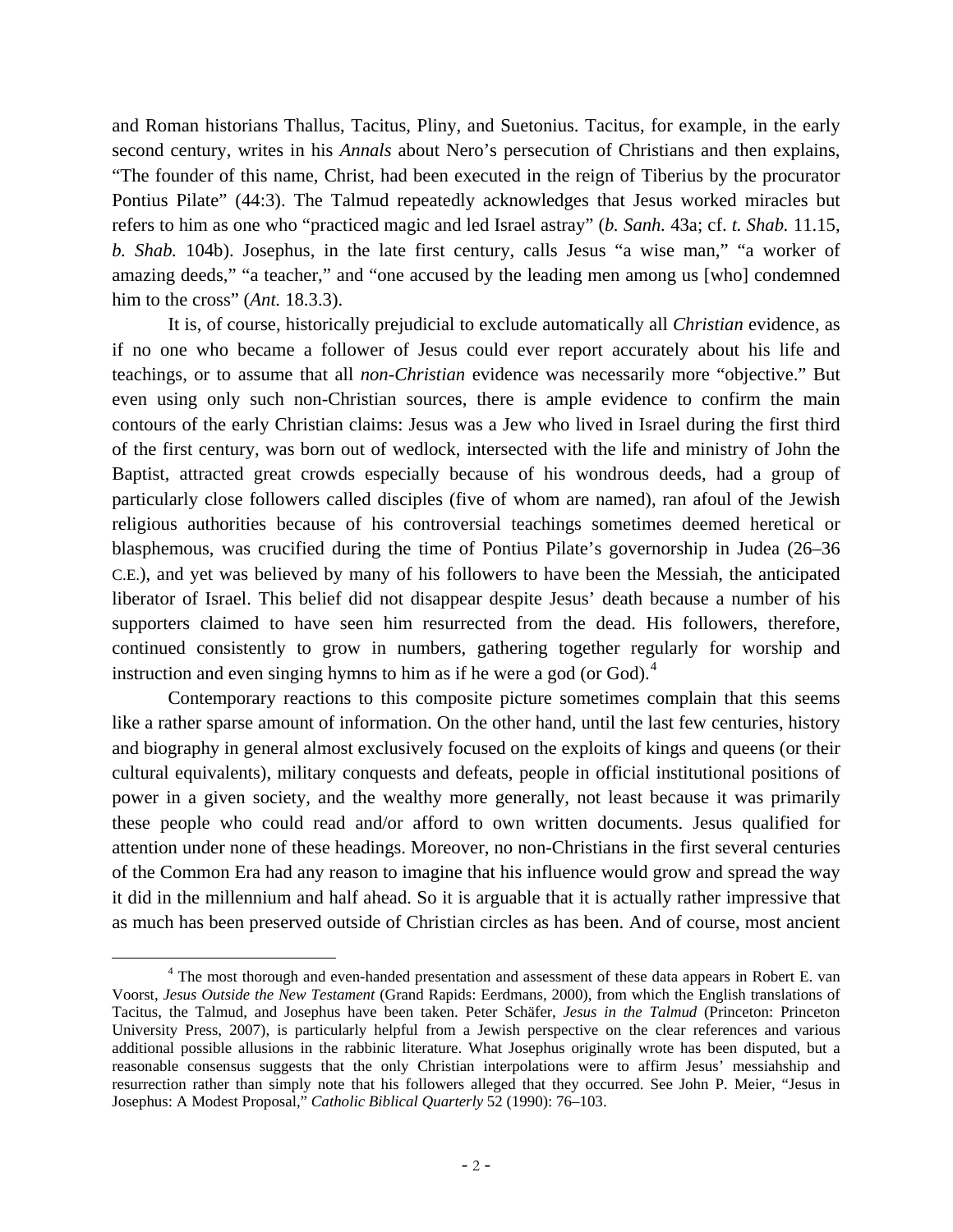testimony to *any* person or event has been lost over the centuries, so many other references to Jesus might have existed that we simply no longer know about.

## *Historic Christian Evidence for Jesus*

By far the most important historical information about Jesus of Nazareth appears in the four Gospels of the New Testament. But chronologically, these are not the earliest Christian documents still in existence. Even most conservative scholars acknowledge that the Gospels were not written before the 60s, whereas Jesus was crucified in either 30 or 33 C.E. The majority of the undisputed letters of Paul, however, were all written at the latest by the 50s. These include Romans, 1–2 Corinthians, Galatians, 1 Thessalonians and Philemon. Thus, when they report on the deeds and sayings of Jesus, they cannot simply be following one or more of the written Gospels for their information. Rather, they must reflect the oral tradition that was preserving these details before the written accounts were produced. The letter of James contains about three dozen probable allusions to the teaching of Jesus, especially from his Sermon on the Mount, and it may well date to as early as the mid-40s.<sup>[5](#page-2-0)</sup> But because this is more disputed, we will limit our focus here to the epistles of Paul just mentioned, before turning to the Gospels themselves.

#### **The Apostle Paul**

Readers of Paul's letters sometimes wonder why he does not refer back to the teachings and deeds of Jesus even more than he does. Several factors no doubt account for this silence. First, he is writing to Christian churches who have already heard considerable details about Jesus. Second, he is dealing primarily with specific issues reflecting the current situations of those congregations. Third, the genre of epistle was not designed primarily to retell the story of the life of Christ. The letters of John, written most likely by the same author as the Gospel of John, barely refer back to specific sayings and events from Jesus' life at all, even though the author had himself written about them in detail. Finally, Christians quickly recognized that the most important features of Jesus' life were his crucifixion and resurrection, and Paul has a lot to say about these in his letters.

But it is easy to underestimate the number of quotations and particularly allusions to the Jesus-tradition in the epistles of Paul, precisely because ancient writers felt free to represent the gist of another person's teaching in their own words. Indeed, in some circles, good rhetoric demanded it.<sup>[6](#page-2-1)</sup> Paul clearly knows the basic outline of Jesus' life:

What Paul appears to know about Jesus is that he was born as a human (Rom. 9.5) to a woman and under the law, that is, as a Jew (Gal. 4.4), that he was descended from

 $rac{1}{5}$ Peter H. Davids, *The Epistle of James* (Grand Rapids: Eerdmans, 1982), 22, 47–48.

<span id="page-2-1"></span><span id="page-2-0"></span><sup>6</sup> Richard Bauckham, *Jesus and the Eyewitnesses: The Gospels as Eyewitness Testimony* (Grand Rapids: Eerdmans, 2006), 333–34.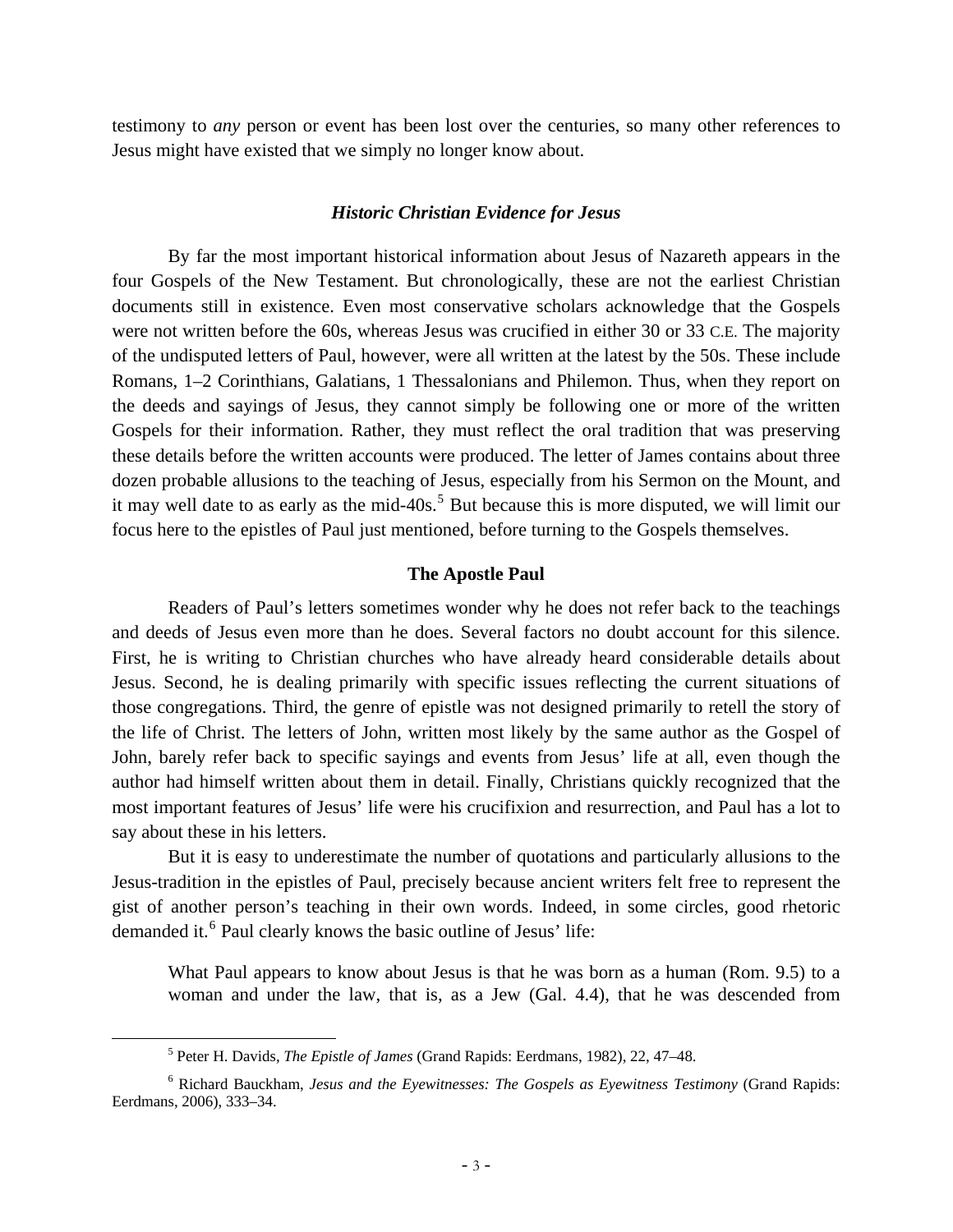David's line (Rom 1.3; 15.12) though he was not like Adam (Rom. 5.15), that he had brothers, including one named James (1 Cor. 9.5; Gal. 1.19), that he had a meal on the night he was betrayed (1 Cor. 1.23–25), that he was crucified and died on a cross (Phil. 2.8; 1 Cor. 1:23; 8.11; 15.3; Rom. 4.25; 5.6, 8; 1 Thess. 2.15; 4.14, etc.), was buried (1 Cor. 15.4), and was raised three days later (1 Cor. 15.4; Rom. 4.25; 8.34; 1 Thess. 4.14, etc.), and that afterwards he was seen by Peter, the disciples and others  $(1 \text{ Cor. } 15.5-7)$  $(1 \text{ Cor. } 15.5-7)$  $(1 \text{ Cor. } 15.5-7)$ .<sup>7</sup>

More significantly, he knows very specific teachings of Jesus on a wide range of topics. First Corinthians 11:23–25 quotes Jesus' words over the bread and the cup at the Last Supper in considerable detail in language very close to what Luke later wrote in Luke 22:19–20. Earlier in the same letter, Paul appeals to Jesus' principle that those who preach the gospel should receive their living from the gospel (1 Cor 9:14; cf. Luke 10:7; Matt 10:10). He knows that Jesus opposed divorce (1 Cor 7:10; cf. Mark 10:2–12) but supported the paying of taxes (Rom 13:7; cf. Mark 12:17). He taught about not repaying evil for evil but rather loving one's enemies and praying for one's persecutors (Rom 12:14, 17–19; cf. Luke 6:27–28, 36; Matt 5:38), and on not judging but tolerating one another on morally neutral matters (Rom 14:13; cf. Matt 7:1; Luke 6:37). Paul understands that Jesus declared all foods clean (Rom 14:14; cf. Mark 7:18–19), that he warned of God's imminent judgment on the leadership of the nation of Israel (1 Thess 2:15– 16; cf. Matt 23:32–36) and that he predicted numerous specific events in association with his return at the end of the age (1 Thess 4:15–17; 5:2–6; see Christ's discourse on the Mount of Olives in Matt 24–25).

These are simply the clearest references in Paul's letters to Jesus' teaching. A much longer list of probable allusions can be compiled.<sup>[8](#page-3-1)</sup> As a result, it just will not do to argue that Paul knew little or nothing about the historical Jesus or so distorted his picture of Jesus as to become, for all intents and purposes, the true founder of Christianity. But we may press the point further. In Paul's most detailed discussion of Jesus' resurrection, he writes, "Now, brothers and sisters, I want to remind you of the gospel I preached to you, which you received and on which you have taken your stand. . . . For what I received I passed on to you as of first importance [or 'at the first']: that Christ died for our sins according to the Scriptures, that he was buried, that he was raised on the third day according to the Scriptures, and that he appeared to Cephas [that is, 'Peter'], and then to the Twelve. After that, he appeared to more than five hundred of the brothers and sisters  $\dots$  " (1 Cor 15:1, 3–6a). The language of "receiving" and "passing on" here is technical terminology for carefully memorized oral tradition. As central Christian doctrine, Saul of Tarsus (whom we know better as Paul) would have been taught these basic gospel facts

<span id="page-3-0"></span> $\begin{array}{c|c}\n\hline\n\end{array}$  Stanley E. Porter, "Images of Christ in Paul's Letters," in *Images of Christ: Ancient and Modern*, ed. Stanley E. Porter, Michael A. Hayes, and David Tombs (Sheffield: Sheffield Academic Press, 1997), 98–99.

<span id="page-3-1"></span><sup>8</sup> See esp. David Wenham, *Paul: Follower of Jesus or Founder of Christianity?* (Grand Rapids: Eerdmans, 1995).

<span id="page-3-2"></span><sup>&</sup>lt;sup>9</sup> Unless otherwise notes, all Scripture quotations are taken from the Holy Bible, Today's New International® Version TNIV©. Copyright 2001, 2005 by International Bible Society®. Used by permission of International Bible Society®. All rights reserved worldwide.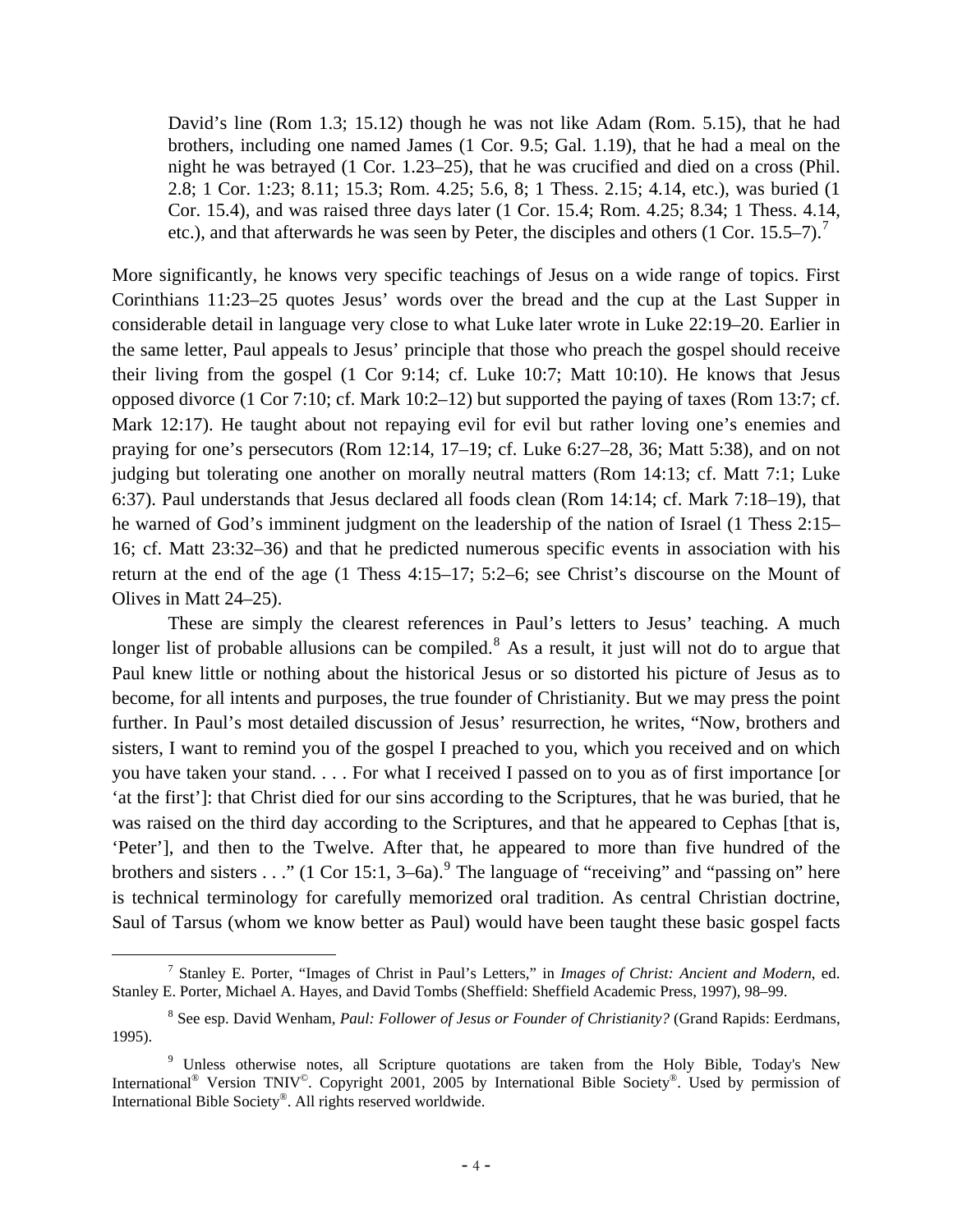not long after his conversion, which took place roughly three years after Jesus' death. Already in that very short period of time the belief that Jesus was bodily raised from death was entrenched as the heart of fundamental teaching new converts had to learn. It cannot be chalked up to the slow, evolutionary development of myth or legend decades after the original facts of Jesus' life had been left behind.<sup>[10](#page-4-0)</sup>

## **The New Testament Gospels**

Despite corroborating evidence outside the New Testament Gospels, the bulk of the evidence for Jesus comes from the three Synoptic Gospels (so-called because they are more alike than different and can be set next to each other in parallel columns for easy comparisons among them) and the Gospel of John, which is more different from than similar to any one of the Synoptics.

## *The Synoptics: Matthew, Mark, and Luke*

The various "quests for the historical Jesus" that have proved so influential in the last two centuries of New Testament scholarship have focused primarily on the three Synoptic Gospels. The upshot of all this research is that a significant cross-section of current scholarship believes that at least the broad contours and most central items common to Matthew, Mark, and Luke are likely to be historically reliable. Those central themes include such features as the following: Jesus was a Jewish teacher who was raised as a carpenter, but who began a public ministry when he was around the age of thirty. He submitted himself to John's baptism, announced both the present and future dimensions of God's kingdom (or reign) on earth, gave love-based ethical injunctions to his listeners, taught a considerable amount in parables, challenged conventional interpretations of the Jewish law on numerous fronts but never broke (or taught others to break) the written Law, wrought amazing signs and wonders to demonstrate the arrival of the kingdom, implicitly and explicitly claimed to be the Messiah or liberator of the Jewish people but only inasmuch as they became his followers, and counterculturally believed that he had to suffer and die for the sins of the world, be raised from the dead and return to his heavenly throne next to Yahweh, only to return to earth at some unspecified point in the future ushering in Judgment Day. He called all people to repent of their sins and form the nucleus of the new, true, freed people of God led by his twelve apostles.<sup>[11](#page-4-1)</sup>

A number of factors converge to make the assumption probable that a portrait relatively close to this one can be viewed as historically accurate.

<span id="page-4-0"></span> $10$  Striking support for these claims appears in the work of atheist historian Gerd Lüdemann (with Alf Özen), *What Really Happened to Jesus? A Historical Approach to the Resurrection* (Louisville: Westminster John Knox, 1995), 15.

<span id="page-4-1"></span><sup>&</sup>lt;sup>11</sup> See esp. N. T. Wright, *Jesus and the Victory of God* (Minneapolis: Fortress, 1996); Ben Witherington III, *The Christology of Jesus* (Minneapolis: Fortress, 1990).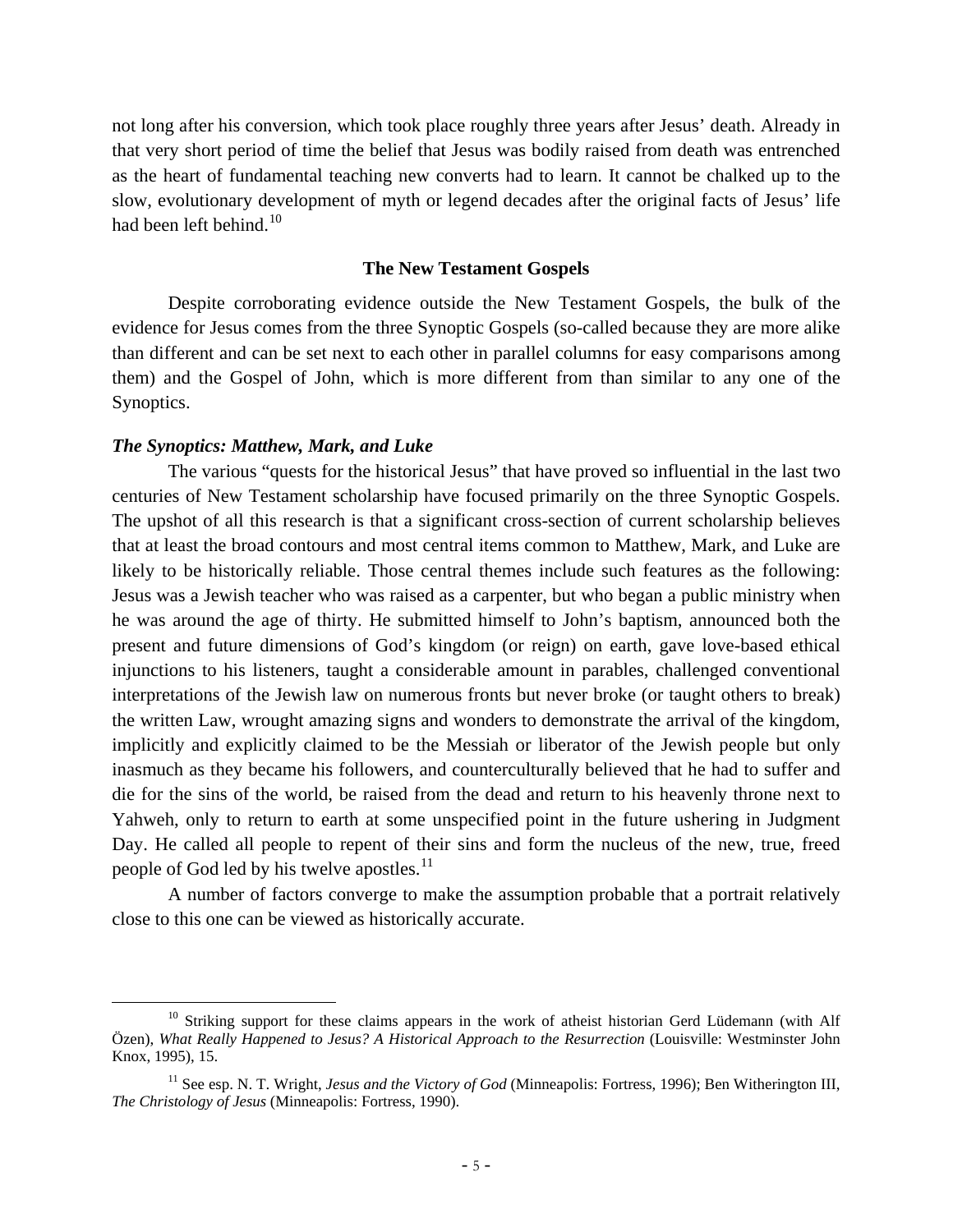#### **Authorship and Date**

Many conservative scholars present plausible arguments for accepting the early church's unanimous attributions of these three documents. Mark is a relatively minor character on the pages of the New Testament, probably best known for deserting Paul and Barnabas on their first missionary journey for a reason we are never told (Acts 13:13; 15:37–38). He would not have been a likely person after which to name a Gospel if he did not actually write it, with many other more prominent and respected first-generation Christians available for such an ascription. The same is true of Luke, who was Paul's beloved doctor, but who appears by name only three times in the New Testament, in each case tucked away in the greetings at the end of an epistle (Col 4:14; 2 Tim 4:1; Phlm 24). Matthew, on the other hand, *was* one of the twelve apostles—Jesus' closest followers during his lifetime—but, as a converted tax collector (Matt 9:9–13), his background could easily have made him the least respected of the Twelve!

Many liberal New Testament scholars nevertheless doubt that Matthew, Mark, and Luke wrote the Gospels bearing their names. But they almost all agree that they were written well within the first century by orthodox Christians in the orbit of apostolic Christianity. Typically suggested dates place Mark in the late 60s or early 70s and Matthew and Luke in the 80s. Conservatives, accepting the Church Fathers' testimony concerning the composition of these Gospels, date all three to the early or mid-60s. On either set of dates, however, we are speaking of documents compiled about fifty years or less after the events they narrate. In our age of instant information access, this can seem like a long time. But in the ancient Mediterranean world, it was surprisingly short. The oldest existing biographies of Alexander the Great, for example, are those of Plutarch and Arrian, hailing from the late first and early second centuries C.E. Alexander died, however, in 323 B.C.E! Yet classical historians regularly believe they can derive extensive, reliable information from these works to reconstruct in some detail the exploits of Alexander. This remains true despite various problems in harmonizing certain differences between these two sources and despite certain ideological grids through which each author filtered his information.<sup>[12](#page-5-0)</sup> The words penned nearly half a century ago by the British historian of ancient Greece and Rome, A. N. Sherwin-White, remain as applicable today as then: "So, it is astonishing that while Graeco-Roman historians have been growing in confidence, the twentiethcentury study of the Gospel narratives, starting from no less promising material, has taken so gloomy a turn . . . that [for some] the historical Christ is unknowable and the history of his mission cannot be written."[13](#page-5-1) This gloom should be replaced by a much more optimistic spirit.

#### **Literary Genre**

A second issue is that of Gospel genre. Did the Synoptic writers intend to produce works that would be viewed as serious history and biography by the conventions of their day? The

<span id="page-5-0"></span> <sup>12</sup> Craig L. Blomberg, "The Legitimacy and Limits of Harmonization," in *Hermeneutics, Authority, and Canon*, ed. D. A. Carson and John D. Woodbridge (Grand Rapids: Zondervan, 1986), esp. 169–73.

<span id="page-5-1"></span><sup>13</sup> A. N. Sherwin-White, *Roman Society and Roman Law in the New Testament* (Oxford: Oxford University Press, 1963), 187.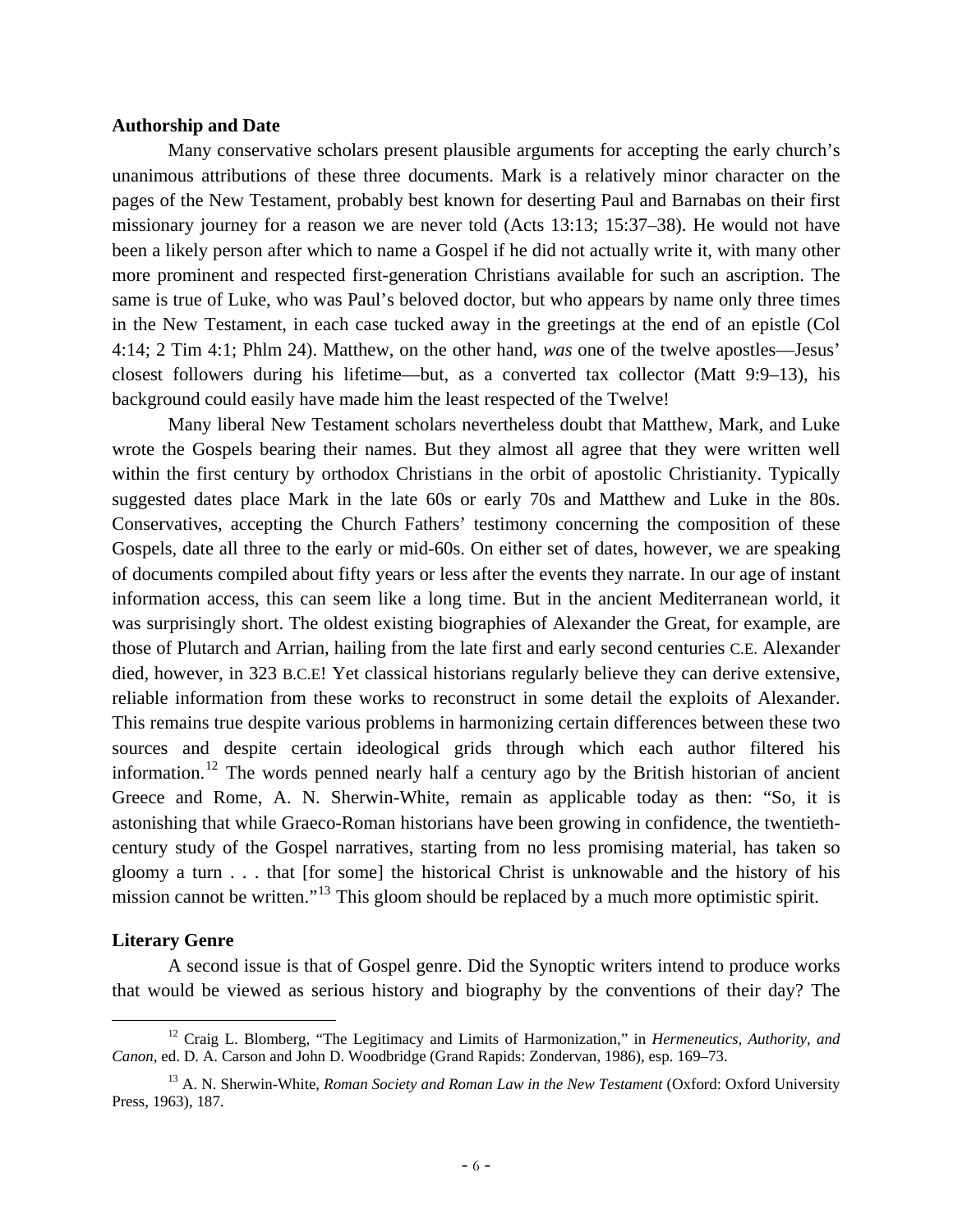evidence strongly suggests that they did. The clearest indication of what any of the three thought he was doing appears in Luke 1:1–4:

Many have undertaken to draw up an account of the things that have been fulfilled among us, just as they were handed down to us by those who from the first were eyewitnesses and servants of the word. With this in mind, since I myself have carefully investigated everything from the beginning, I too decided to write an orderly account for you, most excellent Theophilus, so that you may know the certainty of the things you have been taught.

A careful reading of this prologue demonstrates that (1) Luke was aware of previously written sources that documented aspects of the life of Christ; (2) he interviewed eyewitnesses of Jesus' ministry, along with gleaning additional information from others through the oral tradition; and (3) he made his own selection and arrangement of material in order best to persuade his patron, Theophilus, of the validity of the Christian faith. These are precisely the kinds of details that one finds, at times even in very similar language, in the lengthier prologues to volumes of that era which are generally viewed as among the most reliable works of history produced back then most notably, in the histories of the Jewish author Josephus and the Greek writers Herodotus, Thucydides, Polybius, and Lucian.<sup>[14](#page-6-0)</sup> Even closer analogies appear in Greco-Roman "technical" prose" or "scientific literature," including treatises on such topics as medicine, philosophy, mathematics, engineering, and rhetoric.<sup>[15](#page-6-1)</sup> This proves a far cry from the fictitious genres of literature to which modern skeptics often wish to assign the Gospels.

Of course, a historical intent by no means equates with success in accomplishing one's objectives. Indeed, three questions call out for an answer at this juncture of our investigation. (1) How carefully would the Gospel writers have wanted to preserve historical detail? (2) What ability did they have to do so? (3) How successful were they in their endeavors? With respect to the first question, it is often argued that the compilers of the Gospels would *not* have had a strong interest in meticulous preservation of accurate detail. Sometimes this conclusion is based on the conviction that words of the Risen Lord spoken through early Christian prophets would have been intermingled with the sayings of the earthly Jesus. At other times it is alleged that a movement that thought that the world might end at any moment would have had no reason to chronicle the life of Jesus with great care. On still other occasions, critics complain that an ideological (in this case, theological) ax to grind necessarily skews one's ability to report objective facts. Let us look at each of these objections in turn.

#### **Authorial Intent**

It is true that in first-century Greco-Roman culture, would-be prophets sometimes felt no need to distinguish between the words of a great hero during his life and his later oracles to his

<span id="page-6-1"></span><span id="page-6-0"></span> <sup>14</sup> A. W. Mosley, "Historical Reporting in the Ancient World," *New Testament Studies* 12 (1965–66): 10– 26; Terrence Callan, "The Preface of Luke-Acts and Historiography," *New Testament Studies* 31 (1985): 576–81.

<sup>&</sup>lt;sup>15</sup> Loveday C. Alexander, *The Preface to Luke's Gospel* (Cambridge: Cambridge University Press, 1993).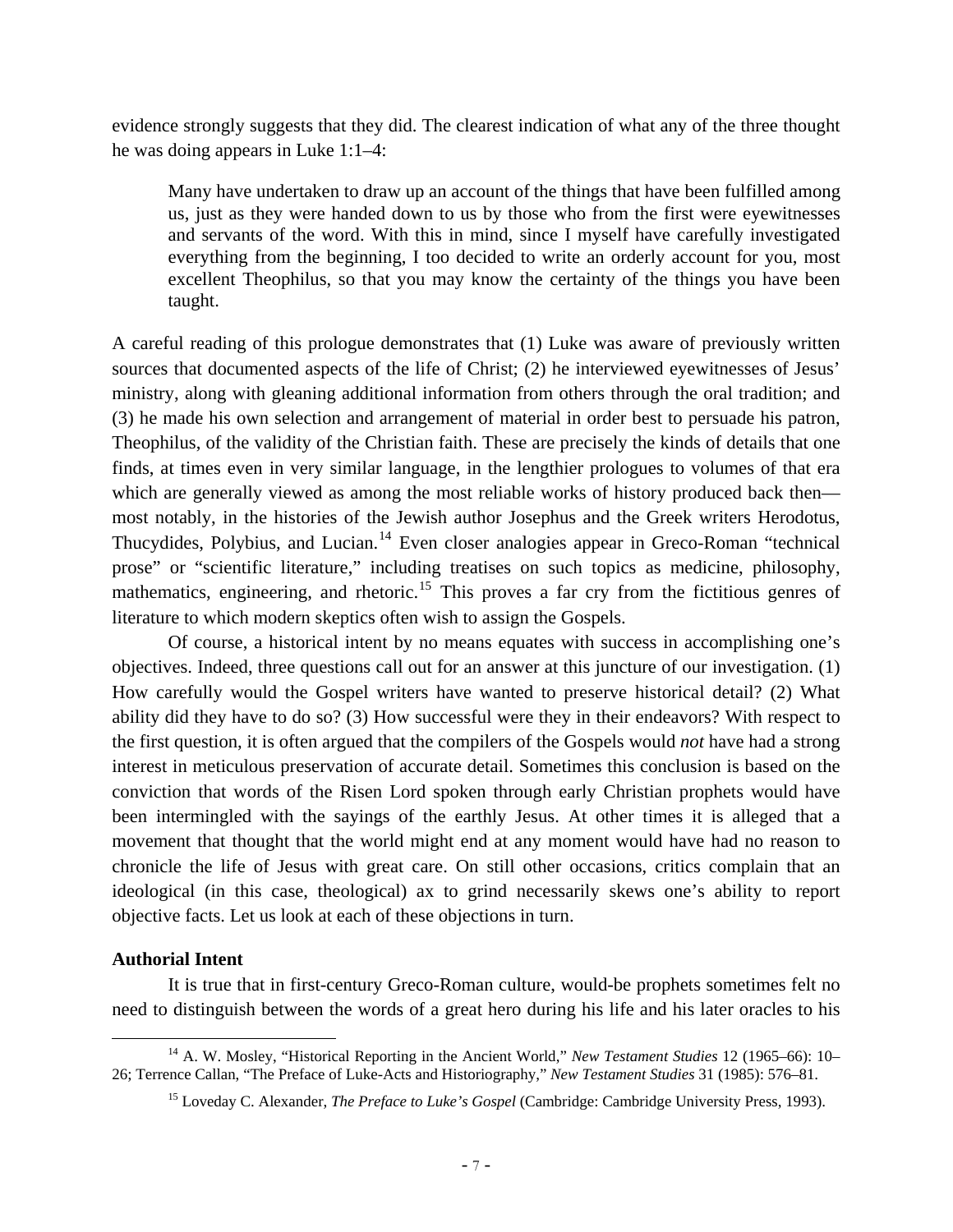followers, speaking (so it was believed) from beyond the grave. But in Jewish tradition, great care was exercised to preserve the correct name of a rabbi to whom a famous teaching was attributed and, if that information had been lost even though the saying outlived its author, attributions were left anonymous. In the New Testament, the only three explicit instances of an early Christian prophet's words (Acts 11:28; 21:10–11; Rev 2:1–3:22) are all clearly distinguished, and distinguishable, from the words of the earthly Jesus. What is more, Paul insisted that all alleged manifestations of the gift of prophecy had to be evaluated by the other Christians present (1 Cor 14:29). From Old Testament days on, one of the central criteria for evaluating supposedly divine words was whether they cohered with previous revelation. So even if some of the teachings in the Gospels did in fact come from later Christian prophets rather than the historical Jesus, the overall portrait of his teaching could not have been materially altered.<sup>[16](#page-7-0)</sup>

The argument about many Christians expecting the imminent end of the world at first glance seems more substantial. The Thessalonian epistles show how Paul had to walk a delicate tightrope between affirming that Christ was still coming back soon and yet there were signs of the end that had still to occur. But this was not a new problem for Jesus' followers. Jews, from the time of the first writing prophets in the eighth century B.C.E. onward, had to wrestle with the declaration of Yahweh's spokesmen that the Day of the Lord was at hand in a rich variety of ways (e.g., Joel 2:1; Obad 15; Hab 2:3), and yet the centuries continued to march by. The most common solution that pre-Christian Judaism adopted for this dilemma was to cite Psalm 90:4: "For a thousand years in your sight are like a day that has just gone by, or like a watch in the night." Second Peter 3:8 shows that New Testament Christianity adopted the same strategy, so that the so-called delay in Christ's return was probably neither the all-consuming issue nor the history-erasing crisis that some have alleged. Moreover, the Essene Jews responsible for most of the Dead Sea Scrolls discovered at Qumran lived in the belief that they were seeing end-times events unfold before them, and yet they produced a prodigious literature, including enough information to enable us to chronicle a substantial history of their movement. It is unlikely that the first Christians would have behaved any differently.<sup>[17](#page-7-1)</sup>

What then of the charge that an ideological agenda necessarily biased the Gospels' authors and prevented them from writing adequately objective history? There is no question that ideological bias can create severe historical revisionism: witness the one-line entry under Jesus Christ in the old Soviet Encyclopedia that labeled him the mythological founder of Christianity.[18](#page-7-2) In more recent days, the overtly anti-Semitic president of Iran, Mahmoud Ahmadinejad, has seriously questioned if the Holocaust occurred on anything like the scale it really did, despite the existence of warehouse-sized collections of records attesting the truth. Did

<span id="page-7-0"></span> <sup>16</sup> See further Ben Witherington III, *Jesus the Seer: The Progress of Prophecy* (Peabody: Hendrickson, 1999), 293–328.

<span id="page-7-2"></span><span id="page-7-1"></span><sup>17</sup> See further Charles L. Holman, *Till Jesus Comes: Origins of Christian Apocalyptic Expectation*  (Peabody: Hendrickson, 1996).

<sup>18</sup> I. Howard Marshall, *I Believe in the Historical Jesus* (Grand Rapids: Eerdmans, 1977), 15.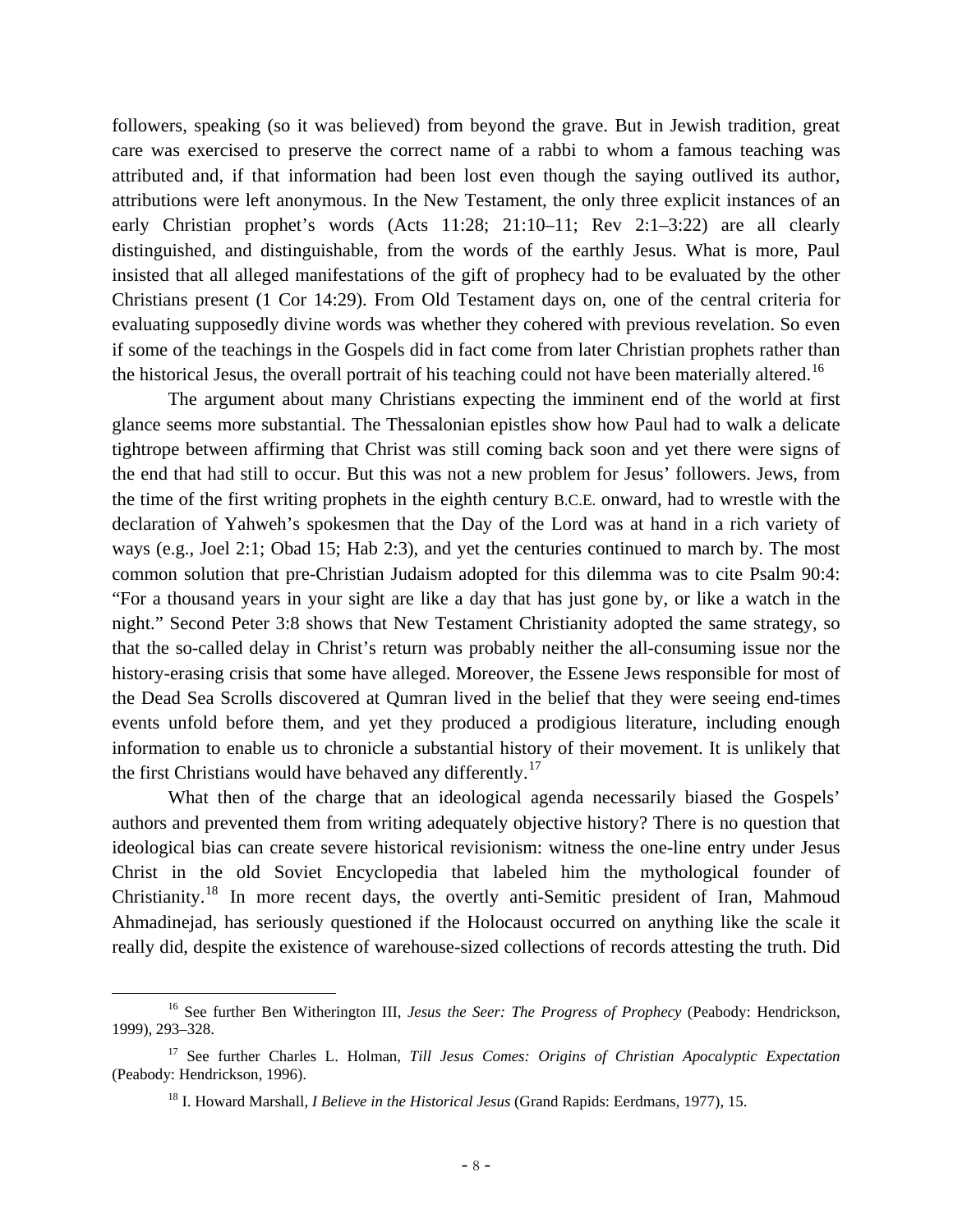the followers of Jesus do something comparable, changing him from a simple Jewish prophet into a cosmic Gentile god?[19](#page-8-0) It is not likely. After all, sometimes the very ideology one wants to promote requires careful historical attestation. Holocaust survivors, like many Jewish historians, were passionately concerned that no comparable genocide ever be perpetrated against their people (or any people) again, and for that very reason painstakingly chronicled atrocity after atrocity. First-century Christianity audaciously claimed that God had acted uniquely in the life, death, and resurrection of Jesus of Nazareth to provide atonement for humanity's sins, reconciliation between those who became his followers and Yahweh the God of Israel, and the possibility of eternal life in a re-created and perfected universe in the future. If Christianity's opponents had been able to show that the central elements of the New Testament data did not closely resemble the true facts about Jesus, this fledgling religion would have crumbled at once. Or as Paul puts it quite simply, "If Christ has not been raised, your faith is futile; you are still in your sins" (1 Cor 15:17). In sum, the Gospel writers had every reason to want to preserve accurate history.

#### **Compositional Procedures**

But were they able to do so? Even if a thirty-year oral tradition was remarkably short by ancient standards, it still leaves plenty of time for distortion to creep in, perhaps even unwittingly and undetected. Can we seriously believe that documents written no earlier than the early 60s accurately recounted the deeds and teachings of Jesus in the late 20s or early 30s? As it turns out, we can. Ancient Jews honed the art of memorization to an amazing extent. Some rabbis had the entire Hebrew Scriptures committed to memory. A few had quite a bit of the oral Torah (the oral law) under command as well. (For those who find these claims hard to believe, the popular twentieth-century Jewish writer, Chaim Potok, liked to tell of similar, verified feats of learning among orthodox Jewish students in the yeshivas of New York City.) A scribe who had recently completed a new copy of the Torah would often have the most gifted or venerated local rabbi proofread his manuscript by checking it against that rabbi's memory!

Nor were these feats limited to Jews in the ancient Mediterranean world. Greek schoolboys (and, unfortunately, with rare exceptions, it was only school*boys* in both Jewish and Gentile contexts) sometimes committed either the *Iliad* or the *Odyssey*—Homer's epic poems that functioned much like Scripture in Greek circles—to memory, with each containing roughly 100,000 words. How was such memorization possible? First, it was an oral culture not dependent on all the print media that dominate our modern world. Second, the main educational technique employed in schools was rote memorization. Jews even had a tradition that until one had memorized a passage of Torah, one was not qualified to discuss it lest one perhaps misrepresent it. Third, in Jewish circles, "Bible" was the only subject students studied during the fairly compulsory elementary education that spanned ages five to twelve or thirteen, and that took

<span id="page-8-0"></span><sup>&</sup>lt;sup>19</sup> As is the thesis of Maurice Casey, *From Jewish Prophet to Gentile God: The Origins and Development of New Testament Christology* (Louisville: Westminster John Knox, 1991).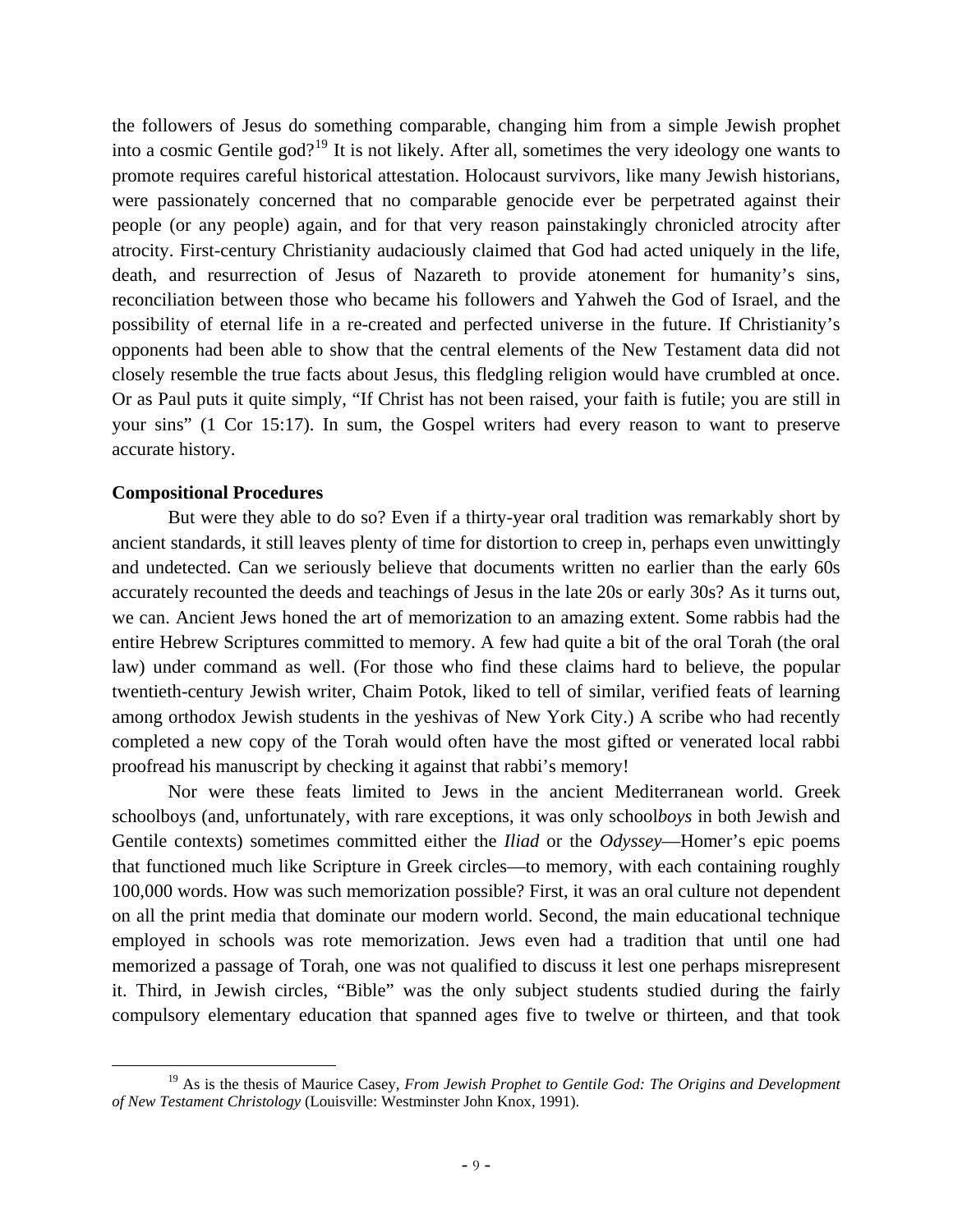place at least wherever there were large enough Jewish communities to have a synagogue. Fourth, memorization thus began at the early ages when it is the easiest period of one's life to master large amounts of content. Fifth, texts were often sung or chanted; the tunes helped one remember the words as they do with contemporary music, too. Finally, a variety of other mnemonic devices dotted the texts that were studied so intensely. Especially crucial in the Jewish Scriptures were numerous forms of parallelism between lines, couplets, and even larger units of thought.<sup>[20](#page-9-0)</sup> In this kind of milieu, accurately remembering and transmitting the amount of material found in one Gospel would have been comparatively easy.

At the same time, mere memorization cannot be the only factor that lies behind the transmission of the Gospel tradition. If it were, we would not have four different Gospels or, if we did, they would not vary in the precise way that they do. It has long been recognized that the Synoptic Gospels almost certainly reflect some kind of *literary* relationship among themselves. That is to say, one or more of these three documents utilized one or more of the others and/or other common sources. Only in this fashion can we account for the extensive verbatim parallelism between parallel accounts of the same event interspersed with utterly unparalleled or only slightly paralleled material. A few conservative scholars have argued for complete independence, leaving only divine inspiration to account for the current combination of similarities and differences, but this flies in the face of Luke's own testimony in Luke 1:1–4 (recall above) and the standard Jewish and Greco-Roman practices of writing history and biography.

Most Gospels scholars therefore believe that, at least in the finished forms in which we now have them, (1) Mark came first, (2) Matthew and Luke each independently relied on Mark wherever they wanted to, and (3) Matthew and Luke each utilized additional sources, both written and oral. One of these may well have been a common source, primarily of sayings of Jesus, to which both Matthew and Luke had access, in view of the approximately 250 verses in these two Gospels common to each other but not found in Mark. This hypothetical source has come to be called Q (from the German word *Quelle* for source).<sup>[21](#page-9-1)</sup>

Another factor comes into play here, too, which recent research has been particularly scrutinizing. Prior to a text becoming "canonical"—uniquely sacred and authoritative *in written form*—revered traditions in ancient Mediterranean cultures were transmitted orally with certain flexibility within fixed limitations. Even into the late twentieth century, preliterate or semiliterate communities or people groups in as diverse locations as Africa, the Balkan states, Lebanon, and Palestine appointed certified "tradents"—oral storytellers (or singers) who were responsible for

<span id="page-9-0"></span> <sup>20</sup> For all these and related practices, see esp. Birger Gerhardsson, *Memory and Manuscript: Oral Tradition and Written Transmission in Rabbinic Judaism and Early Christianity* (1961, 1964; Grand Rapids: Eerdmans, repr. 1998); idem, *The Reliability of the Gospel Tradition* (Peabody: Hendrickson, 2001).

<span id="page-9-1"></span> $2<sup>1</sup>$  An excellent introduction to Gospel source criticism, as this exercise is called, which presents the various hypotheses that have been proposed with the major rationales for each, is Robert H. Stein, *Studying the Synoptic Gospels: Origin and Interpretation* (2d ed.; Grand Rapids: Baker, 2001). This volume also deals nicely with the features of oral tradition and final editing of the canonical Gospels.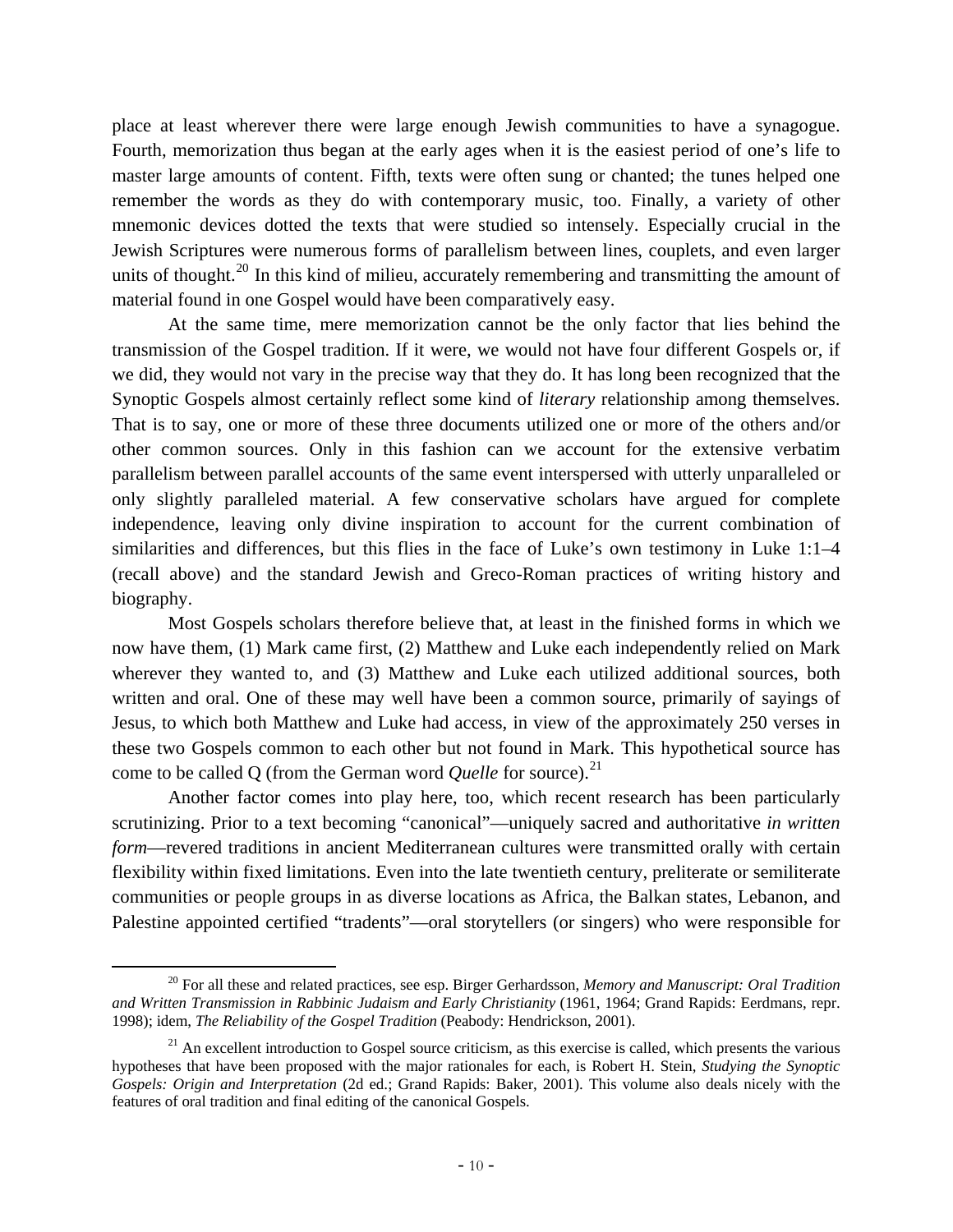regularly rehearsing or performing the sacred traditions of that group of people. Yet, far from repeating every last word identically with each retelling of the epic, anywhere from ten to forty percent of the actual words could vary from one occasion to the next. This allowed for varying selections of episodes and portions of episodes to include abbreviation, explanation, application, and paraphrase, in part for the storyteller to demonstrate some creative artistry and in part to keep the audience's interest fresh. At the same time, sixty to ninety percent of the information remained unvarying, including all elements deemed necessary for the lessons of the stories to remain intact. Tradents who left out or garbled any of these elements were to be interrupted and corrected by those in the audience who recognized the mistakes. $^{22}$  $^{22}$  $^{22}$ 

Now turn back to the Synoptic Gospels. Choose all of the passages unambiguously appearing in at least two of these three books. That is to say, limit yourself to accounts that the various Gospel writers assign to the same time and/or place, that cannot be dismissed as Jesus simply doing two somewhat similar things twice or teaching the same basic teaching in different contexts. Count the words that are identical in the Greek in the parallel accounts. Rarely will you find less than ten percent or more than forty percent of the words differing! What has been called "informal controlled oral tradition"[23](#page-10-1) has almost certainly been at work in the production of the Synoptics and not just verbatim memorization and literary dependence on previously written sources. This kind of tradition does not produce verbatim reproduction of every minor word but is true to the details that make a story or a teaching what its author intended it to be.

Nor dare we underestimate the power of the community in a culture that did not at all value individualism the way we do. Bart Ehrman likens the oral transmission of the Gospel tradition to the children's game of telephone,  $24$  in which a long and complex message is whispered to one child who then has the responsibility of whispering what he or she thinks the message was to the next child, and so on. After this "tradition" has been passed on to a number of participants, even over the span of a few minutes, the final child who then speaks out loud the last version of the message usually draws hilarious laughter because of how garbled the message has become. But Ehrman could hardly have chosen a more inappropriate analogy. The Gospel traditions were not whispered but publicly proclaimed, not to children but to adults, in the presence of knowledgeable tradents, or with apostolic checks and balances (see, e.g., how Peter and John function in Acts 8:14–17). Indeed, a burgeoning field of research in the social sciences today is scrutinizing how "social memories" of various subcultures are formed through repetition and interpretation *in community*, creating certain fixed forms of oral tradition that might well not

<span id="page-10-0"></span><sup>&</sup>lt;sup>22</sup> Two of the most important researchers and their most important works have been Albert B. Lord, *The Singer of Tales* (2d ed.; Cambridge: Harvard University Press, 2000) and Jan Vansina, *Oral Tradition as History* (Madison: University of Wisconsin Press, 1985).

<span id="page-10-1"></span><sup>23</sup> Kenneth E. Bailey, "Informal Controlled Oral Tradition and the Synoptic Gospels," *Asia Journal of Theology* 5 (1991): 34–54.; reprinted in *Themelios* 20 (1995): 4–11.

<span id="page-10-2"></span><sup>&</sup>lt;sup>24</sup> Bart D. Ehrman, *Jesus: Apocalyptic Prophet of the New Millennium* (Oxford: Oxford University Press, 1999), 51–52.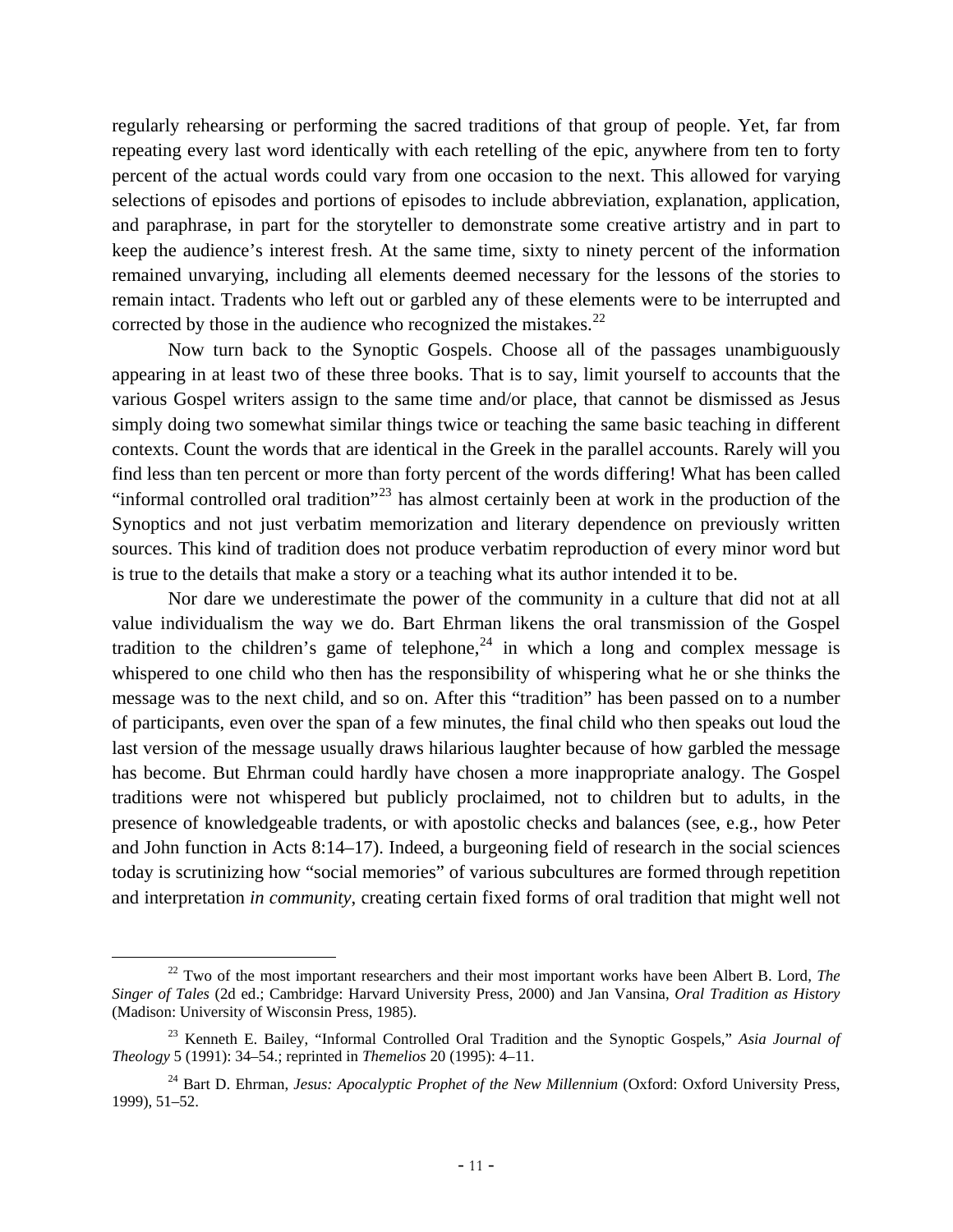otherwise be established.<sup>[25](#page-11-0)</sup> Even apart from this trend, Bailey's research tellingly demonstrated that playing "telephone" with groups of his adult Middle-Eastern students did not yield garbled messages but extraordinarily well preserved ones!<sup>[26](#page-11-1)</sup> This is exactly what we should expect of the Gospels, too, given the culture in which they emerged.

# **Apparent Contradictions**

So the first Christian generation had plenty of reasons to want to preserve accurate information about Jesus. They certainly had the ability to do so as well. But did they succeed in accomplishing their objectives? The main obstacle to affirming that they did succeed involves the apparent contradictions between parallel accounts of episodes in Christ's life. Space does not permit us to look at anything like a comprehensive list of these seeming problems.<sup>[27](#page-11-2)</sup> But the vast majority of them fall into predictable categories.

The largest group simply reflects the natural variations in storytelling and writing that characterize most partially independent accounts of the same event, without calling into question the historicity of the event itself. Many involve inclusion (or omission) of those details most relevant (or irrelevant) to a given Gospel writer's purposes, particularly his theological emphases. Only rarely do these create dramatic differences between two parallels, but even then one can understand how both perspectives may remain true. For example, were the disciples still misunderstanding Jesus due to hard hearts even after he walked to them on the water on the Sea of Galilee (Mark 6:52) or did they worship him and call him the Son of God (Matt 14:33)? It takes only a little imagination to put oneself in their position and see how acts of worship and titular acclamation, each without much understanding or truly empathetic hearts, would be a natural reaction. And once one learns that the disciples' failures and misunderstandings are a recurrent theme in Mark, while Matthew tends to portray their moments of greater faith and worship more often, one can see why each writer has chosen to narrate things the way he has.

Some of the most dramatic apparent contradictions simply involve different conventions for reporting events in the ancient world. Does the centurion himself come to ask for Jesus to heal his servant (Matt 8:5–9) or does he send his friends (Luke 7:1–8)? Presumably the latter, because it was perfectly natural to speak of someone saying or doing something even if literally it occurred through duly appointed agents. The same is still true in certain modern contexts as, for example, when a press secretary reads to the media what a speech writer has composed, yet news reports maintain that "the President today said. . . ." Does Jairus come to ask Jesus to heal his daughter while she is still alive only to find out later that she has just died (Mark 5:22–23, 35), or does he come only after her death (Matt 9:18)? Because Matthew regularly abbreviates

 <sup>25</sup> Nicely summarized and supplemented by Bauckham, *Jesus and the Eyewitnesses*, 319–57.

<span id="page-11-1"></span><span id="page-11-0"></span><sup>26</sup> Kenneth E. Bailey, "Middle Eastern Oral Tradition and the Synoptic Gospels," *Expository Times* 106 (1995): 563–67.

<span id="page-11-2"></span><sup>27</sup> But see Craig L. Blomberg, *The Historical Reliability of the Gospels* (2d ed.; Downers Grove: IVP, 2007), 152–95; and Darrell L. Bock, *Jesus According to Scripture: Restoring the Portrait from the Gospels* (Grand Rapids: Baker, 2002).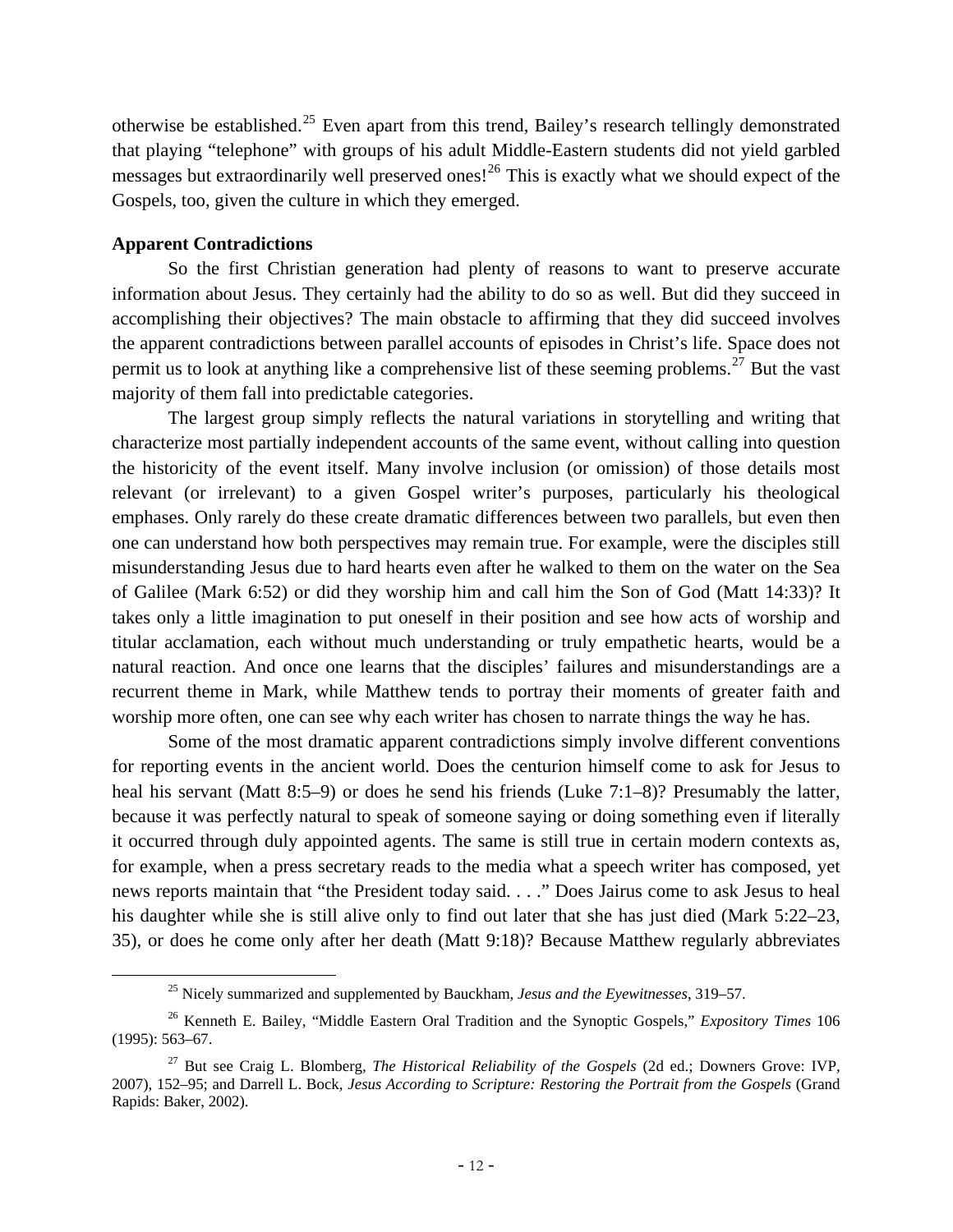Mark's longer stories, he has probably also done so here, so that Mark gives the fullest, most accurate detail. But even if Matthew does not satisfy modern, scientific standards of precision, it is unfair to impose those standards on a first-century world that had not yet invented them. None of the differences affects the point of the story, which is the miraculous resurrection of the girl.

For some reason, one of the more popular recurring charges of contradiction between Gospel parallels involves the identity of those individuals seen by the women who went to Jesus' tomb early on that Sunday morning we now celebrate on Easter. Mark 16:5 has them seeing a young man dressed in a white robe, Matthew 28:2–3 refers to an angel with clothing white as snow, while Luke 24:4 speaks of two men in dazzling apparel. Since angels are regularly depicted in the Bible as men, often in white or shining clothing, there is no reason that Mark or Luke needed to mention explicitly that angels were present. As for the number of them, if there were two it is hardly inaccurate to say that the women saw a young man who spoke to them, especially if one was the consistent spokesman for the two. Only if Mark or Matthew had said that the women saw one person all by himself would there be an actual contradiction.<sup>[28](#page-12-0)</sup>

Ehrman describes his own personal pilgrimage when, after writing a paper in graduate school trying to harmonize Mark's reference to Abiathar as the high priest in the account of David eating the sacred showbread (Mark 2:26) with the clear statement in the Old Testament that says it was Ahimelech (1 Sam 21:1ff.), his professor asked him why he couldn't just admit that Mark made a mistake. This, Ehrman claims, then opened the floodgates for him to recognize the Bible as nothing but a human book with errors all over the place.<sup>[29](#page-12-1)</sup> Ironically, this "all or nothing" approach is exactly what some ultraconservatives have (illogically) insisted on as well. But no historian of any other ancient document operates this way. A document that has proved generally reliable is not suddenly discounted because of just one demonstrable mistake. At the same time, it is not at all clear that Mark *did* make a mistake. The expression he uses in the Greek is a highly unusual one if he meant to indicate time, since it is the preposition *epi* that he places before Abiathar's name, which normally means over, on top of, on, near, toward, or some other word denoting location.<sup>[30](#page-12-2)</sup> But in Mark 12:26, when the identical construction appears in the context of Jesus' recounting the story of Moses and the burning bush, most translations render the Greek, "in the passage" or "in the account" of the bush. Probably, in 2:26, Mark likewise intended Jesus to be understood as referring to the *passage* about Abiathar. Of course, this raises the follow-up objection that Abiathar doesn't appear in 1 Samuel until chapter 22. But ancient Judaism divided up Scripture into "passages" according to how much was read each

<span id="page-12-0"></span><sup>&</sup>lt;sup>28</sup> For an excellent analysis of all of the so-called contradictions surrounding the various accounts of Christ's resurrection, see John W. Wenham, *Easter Enigma: Do the Resurrection Stories Contradict One Another?*  (Grand Rapids: Zondervan, 1984).

<span id="page-12-1"></span><sup>29</sup> Bart D. Ehrman, *Misquoting Jesus: The Story Behind Who Changed the Bible and Why* (San Francisco: HarperSanFrancisco, 2005), 9.

<span id="page-12-2"></span><sup>30</sup> Not until the eighteenth and final cluster of definitions given by Walter Bauer, *et al*, eds., *A Greek-English Lexicon of the New Testament and Other Early Christian Literature* (3d ed.; Chicago: University of Chicago Press, 2000), 367, does a temporal usage ("in the time of") appear.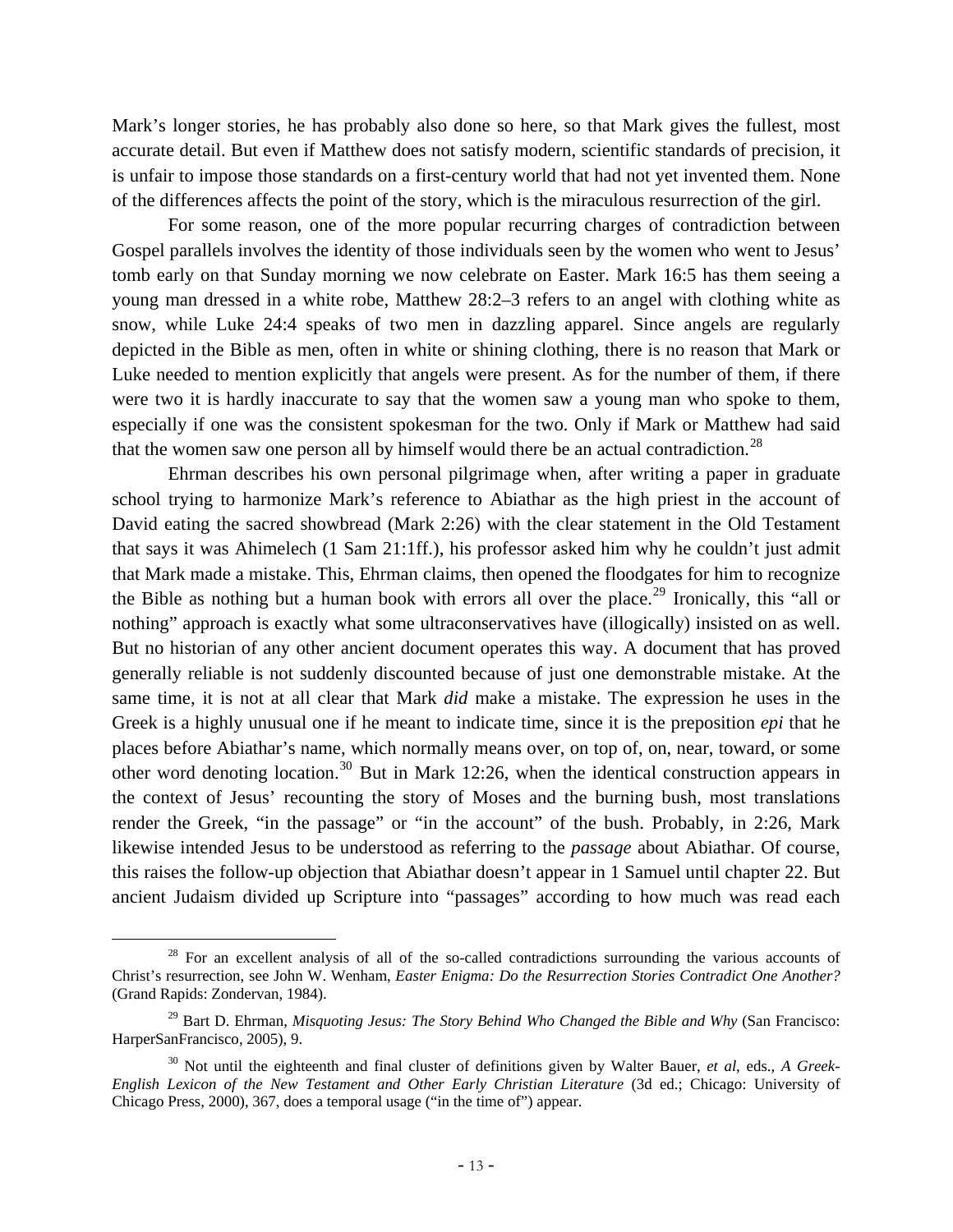week in the synagogues in order to get through all of the Law annually and all of the rest of the Old Testament once every three years. This required several chapters to be grouped together as a "passage" in most cases. Moreover, we know that each passage was given a brief title, often based on the name of a key character in it, and overall Abiathar was a better known figure than Ahimelech. So it would not be unusual if a several-chapter stretch of 1 Samuel had been labeled "Abiathar." We cannot prove this, but it is plausible enough that we need not resort to assuming that Mark just made a mistake. $31$ 

We could continue giving numerous examples akin to these that we have treated briefly. Some of the proposed solutions seem more persuasive than others. Some seeming discrepancies have more than one possible solution, and different interpreters may opt for differing proposals as the most plausible. Occasionally, one runs across a problem where none of the proposed solutions seems free from difficulties. Much depends at this juncture on how much benefit of the doubt one is willing to give the Gospel writers. Completely apart from any prior convictions about whether a certain text is "inspired" or not, historians regularly seek for credible harmonizations along very similar lines as we have illustrated when they encounter seemingly contradictory testimony among ancient writers when they have established themselves elsewhere as reasonably competent and in a position to be "in the know."[32](#page-13-1) And it is not as if any of the problem passages are new—Christians have been aware of them for two millennia. Both Augustine in the fifth century and Calvin in the sixteenth wrote detailed commentaries on harmonies of the Gospels and regularly addressed the texts that skeptics today find problematic. More conservative contemporary commentaries, along with scholarly monographs and articles, contain plausible solutions for every "error" that blogs can list. People whose faith is shaken as easily as Ehrman suggests his was over the supposed discovery of a solitary error must be fervently looking for reasons to abandon their faith, rather than engaging in dispassionate, historical investigation.

In sum, we may affirm that the Synoptic Gospel writers would have wanted to preserve accurate history, according to the standards of their day, that they had every likelihood of being able to do so, and that the overall pattern of widespread agreement on the essential contours of Jesus' life and ministry coupled with enough variation of detail to demonstrate at least some independent sources and tradents on which each drew, makes it very probable that they did in fact compose trustworthy historical and biographical documents. Certainly no insoluble contradictions appear.

## *The Gospel of John*

<span id="page-13-0"></span>But what about the Fourth Gospel? Here the differences with the Synoptics appear to outweigh the similarities. Noticeably more passages in John than not find no parallel in Matthew, Mark, or Luke. John contains no parables, no exorcisms, and almost no teaching about the

 <sup>31</sup> See esp. John W. Wenham, "Mark 2.26," *Journal of Theological Studies* 1 (1950): 156.

<span id="page-13-1"></span><sup>&</sup>lt;sup>32</sup> See throughout my "Legitimacy and Limits of Harmonization," 139–74.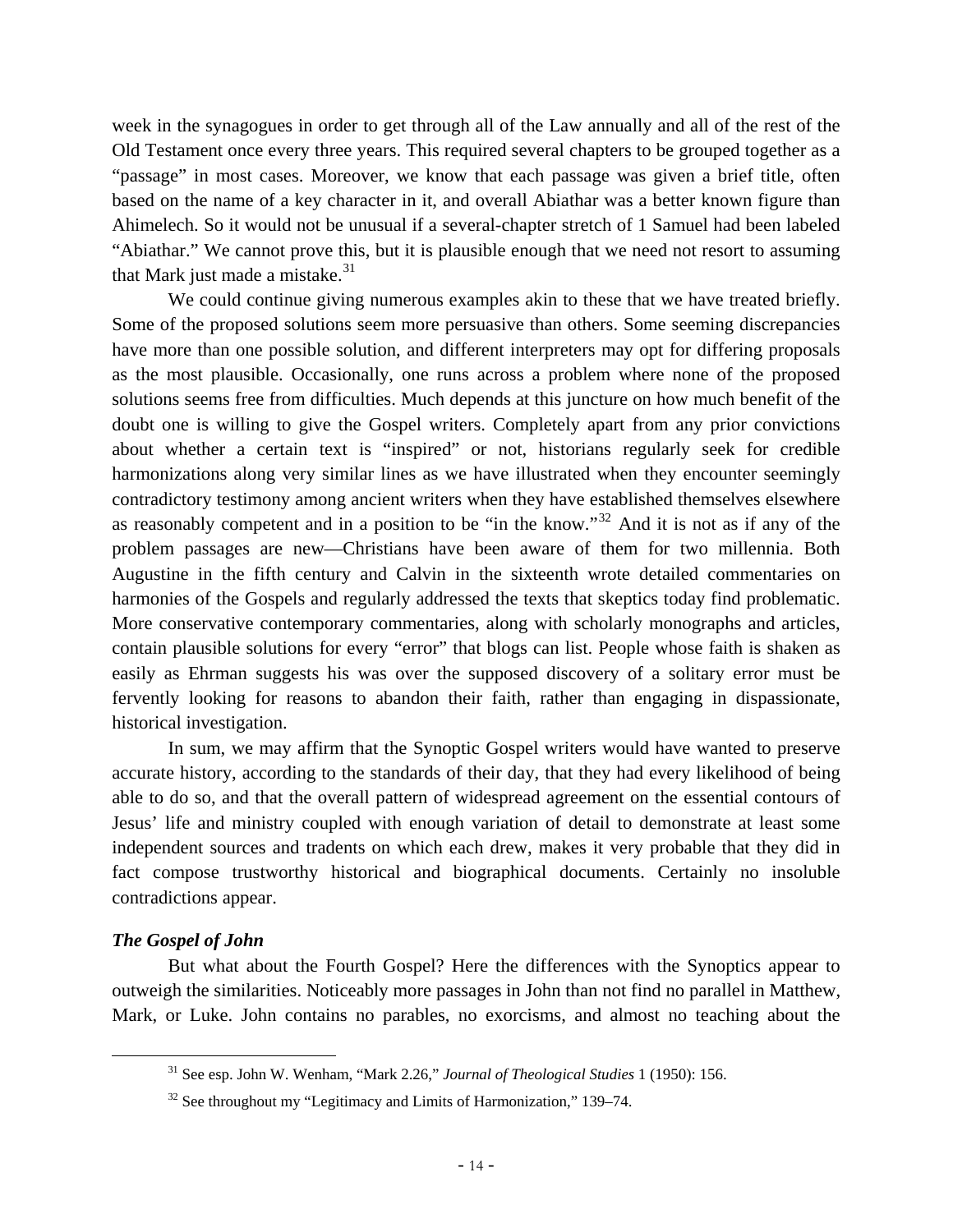kingdom, and he fails to mention that Jesus was baptized by John or instituted the Lord's Supper during the last meal of his earthly life with his disciples. On the other hand, he contains two chapters about Jesus' ministry before the major period of popularity with the Galilean crowds that dominates the Synoptics (John 2–4). During that period of popularity, he focuses primarily on Jesus' trips to Jerusalem at festival time, which are entirely absent from the Synoptics, and the claims he made for himself and conflicts he precipitated with various Jewish leaders there, along with his most spectacular miracle of all—the resurrection of Lazarus (John 5–11). Throughout his ministry, John's Jesus makes the most explicit references to his own exalted nature, implying his deity, of anywhere in the canonical Gospels. For all these and related reasons, many scholars, including those open to a fair amount of history in the Synoptics, are often more skeptical of the historical trustworthiness of John. Is this justified?

## **General Considerations**

For much of church history, Christians simply assumed that John, as the last and latest of the four New Testament Gospels, saw no need to repeat what was covered well in the Synoptics and intended largely to supplement their narratives. In the early twentieth century, however, in the heyday of biblical source criticism, scholars observed that even when John and the Synoptics did include parallel accounts of the same event, very few exact words were ever repeated, much different from the results of a comparison of parallels among the Synoptics. So the pendulum swung to the opposite conviction: John was so different from the Synoptics because he wrote independently of them, whereas Matthew, Mark, and Luke were related to each other at least partly via some form of literary dependence. At the end of the twentieth century, a mediating perspective was being increasingly promoted that may well do most justice to the most data. By the end of the first century, most Christians around the empire would have been familiar with the main accounts that the Synoptics retold, whether they had ever heard an actual copy of Matthew, Mark, or Luke read aloud to them in church or not. So, while John does seem to be literarily independent of the Synoptics, the older argument about him not needing to repeat a lot of what they treated well may be reinstated too.<sup>[33](#page-14-0)</sup>

John's unique setting also accounts for much of his distinctive contents. Good early church tradition ascribes this Gospel to the aged apostle, brother of James and son of Zebedee, writing from Ephesus to the Christian churches in and around that community, who were experiencing the twin challenges of an increasingly hostile Judaism that excommunicated synagogue members who confessed Jesus as Messiah and of an incipient Gnosticism (see below, pp. 19–24) that had no problem affirming Jesus' deity but denied his true humanity. Thus we should not be surprised to see John stressing how Jesus was indeed the fulfillment of major Jewish festivals and rituals (as in John 5–10), despite the conflict that it caused with the religious leadership of his people. The loftier claims about his deity may well have been John's way of

<span id="page-14-0"></span> <sup>33</sup> See esp. Richard Bauckham, ed., *The Gospels for All Christians: Rethinking the Gospel Audiences*  (Grand Rapids: Eerdmans, 1998).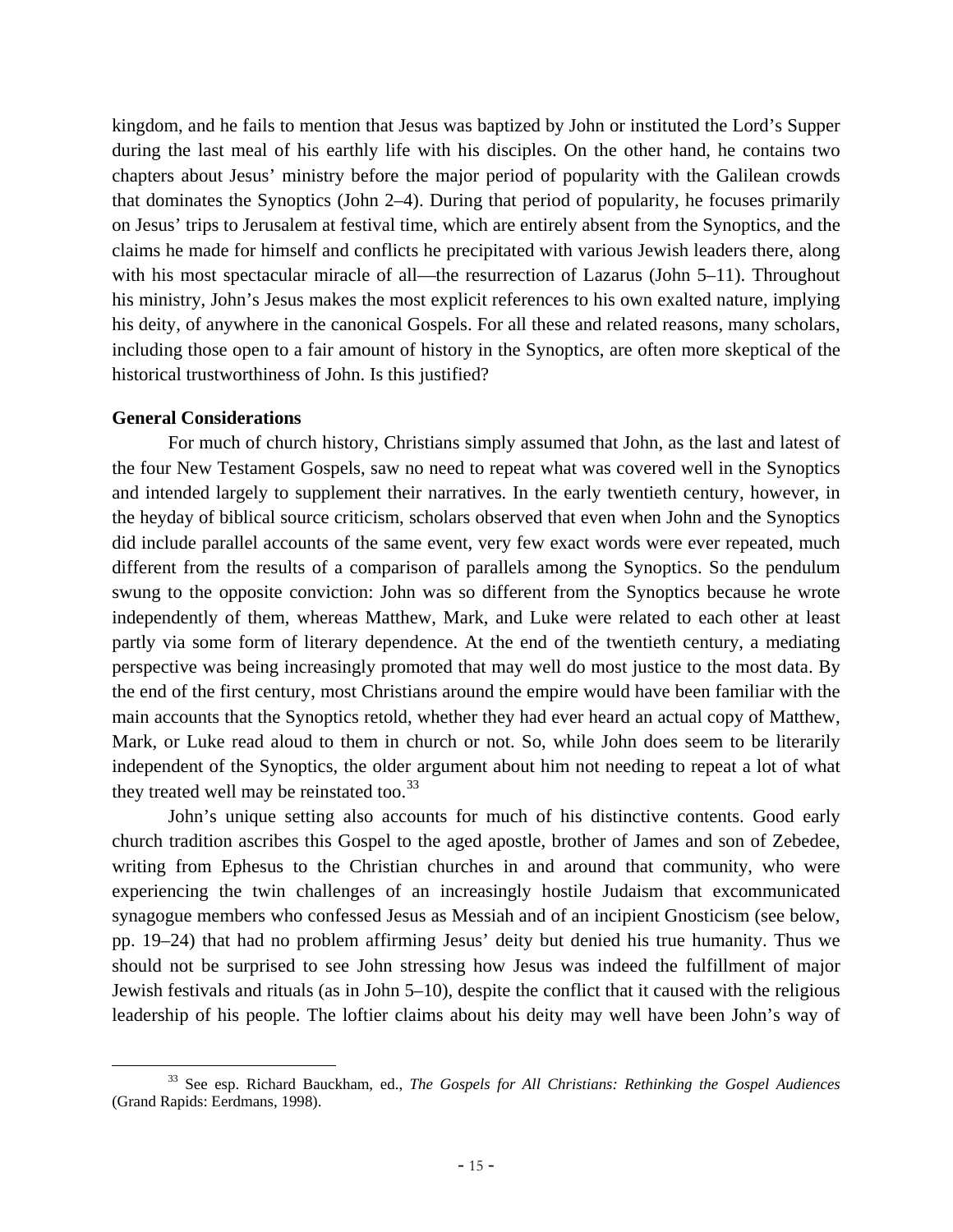establishing common ground with those overly influenced by the Gnostics, with a needed corrective emphasis on how "the Word became flesh and made his dwelling among us" (John  $1:14$ ).<sup>[34](#page-15-0)</sup>

A particularly intriguing phenomenon that demonstrates how much more both John and the Synoptists actually knew and how complementary rather than contradictory their Gospels are has sometimes been called their "interlocking." This phenomenon involves instances in which John refers to something so cryptically as to raise all kinds of questions that he nowhere else answers but that the Synoptics do, or vice-versa. For example, John 3:24 refers in passing to the Baptist's imprisonment, but only the Synoptists ever narrate that event (Mark 6:14–29 and parallels). John knows Jesus was tried before the high priest Caiaphas (John 18:24, 28) but only the Synoptics ever describe this trial's proceedings or its outcome (Mark 14:53–65 pars.) Conversely, the Synoptics claim that witnesses twisted Jesus' words to accuse him of claiming that he would destroy the temple and rebuild it in three days (Mark 14:18–19). But nothing elsewhere in their narratives prepares the reader for this charge. John 2:19, on the other hand, includes Jesus' allegation that if the Jewish leaders destroyed "this temple," he would rebuild it in three days, but it goes on to explain that he was speaking of the temple of his body, that is, an allusion to his death and resurrection. This, however, is a saying that could easily be twisted into what the Synoptics claim the false witnesses declared. Or, again, why did the Jewish leaders enlist the help of the Roman governor, Pilate (Mark 15:1–3 and parallels), when their Law was clear enough in prescribing the death penalty—by stoning—for blasphemers? Only John gives us the answer: under Roman occupation the Jews were forbidden from carrying out this portion of their Law (John 18:31). Many more examples of such interlocking, in both directions, can be adduced.<sup>[35](#page-15-1)</sup>

## **Specific Passages**

We may also proceed sequentially through the Fourth Gospel, noting strong historical reasons for accepting at least a solid core of most of the main episodes as authentic, including those unique to this Gospel. Unique to John 1 is the period in which Jesus' ministry overlaps with John the Baptist before Jesus clearly "outshines" his predecessor. But the early church is unlikely to have invented a time when John needed to "become less" so that Christ could "become greater" (John 3:30), as concerned as they were to exalt Jesus over everyone. Chapter 2 begins with the remarkable miracle of turning water into wine, yet it coheres perfectly with the little parable, regularly viewed as authentic, of new wine (Jesus' kingdom teaching) needing new wineskins (new religious forms). John 3 highlights Jesus' conversation with Nicodemus, a rare Jewish name that appears repeatedly in the rabbinic literature about the wealthy, powerful,

<span id="page-15-0"></span> <sup>34</sup> See further Craig L. Blomberg, *The Historical Reliability of John's Gospel: Issues and Commentary*  (Downers Grove: IVP, 2001), 17–67; Paul N. Anderson, *The Fourth Gospel and the Quest for Jesus: Modern Foundations Reconsidered* (London: T & T Clark, 2007).

<span id="page-15-1"></span><sup>35</sup> See esp. Leon Morris, *Studies in the Fourth Gospel* (Grand Rapids: Eerdmans, 40–63); D. A. Carson, *The Gospel According to John* (Grand Rapids: Eerdmans, 1991), 52–55.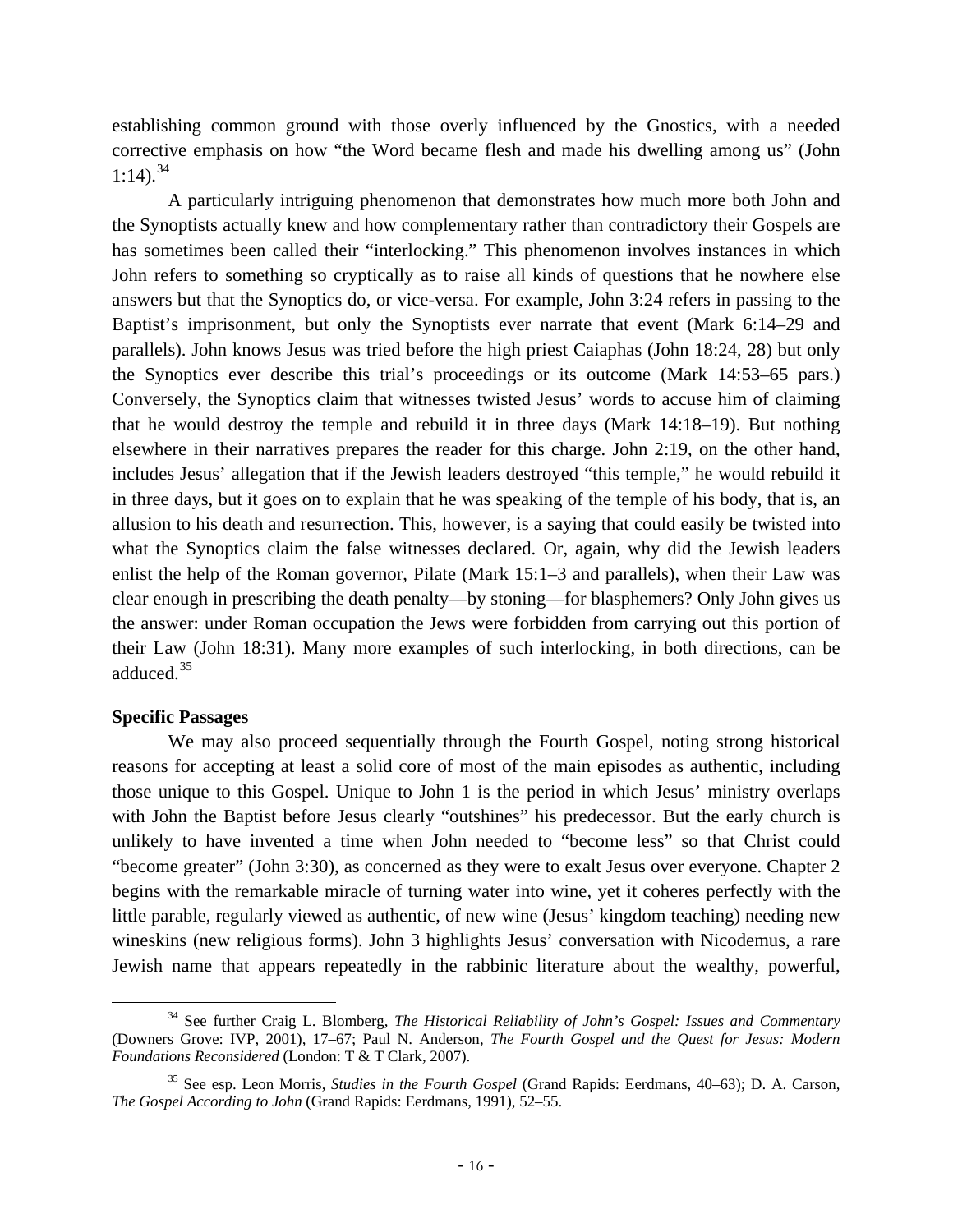Pharisaic ben-Gurion family. The story of Jesus' surprising solicitousness for the Samaritan woman in chapter 4 coheres closely with his compassion for outcasts throughout the Synoptics. The distinctive synagogue homily in John 6 on Jesus as the bread of life matches perfectly with a standard rabbinic exegetical form known as a proem midrash. Jesus' claims at the Festival of Tabernacles to be living water and the light of the world (in chapters 7–9) fit exactly two central rituals from that feast—a water-drawing ceremony and daily temple services with a giant candelabrum installed just for this occasion. And one could continue in similar fashion throughout the Gospel identifying key reasons for the probable authenticity of a key core of each main segment.<sup>[36](#page-16-0)</sup>

What, then, of apparent contradictions between John and the Synoptics? Many of them may be dealt with via a similar cross-section of the methods applied to the seeming discrepancies among the Synoptics. Quite a few have to do with Mark's choice to include only one visit of the adult Jesus to Jerusalem, at the Passover during which he was crucified, a choice that Matthew and Luke then followed. It is inherently probable that his ministry lasted longer than the few months it would have taken to do everything the Synoptics record and, as a Jew who kept the written Laws of Moses, Jesus would have surely attended the various annual festivals in Jerusalem prescribed in the Torah. Indeed, John appears more consistently chronological in the sequence of his accounts than do the Synoptics, who often group material together by theme or form, especially during Jesus' great Galilean ministry. Because Jesus' resurrection of Lazarus took place in Judea just before Jesus' final journey to Jerusalem, once the Synoptics had decided on their outlines, this miracle simply did not fit into them. Parables may have been omitted because they were a uniquely Jewish form less relevant in Ephesus, to which John's Gospel was written according to early church tradition. Exorcisms may have been left out because they were often viewed more as manipulative religious "magic" in the Greco-Roman world. The concept of the kingdom is largely replaced by the theme of eternal life, but this is a legitimate substitution because already in Matthew 19:16, 23–24 Jesus uses them interchangeably.

It is often alleged that John and the Synoptics contradict each other over the day of the Last Supper. The Synoptics reasonably clearly describe it as a Passover meal (e.g., Mark 14:12, 14, 16), whereas it is often alleged that John places it the day before the beginning of the Passover festival (esp. in light of John 13:1, 29; 18:28; 19:14, 31). But when John 13:1 explains "it was just before the Passover Feast" and then a verse later refers simply to the evening meal in progress, it is at least as natural to assume that the Passover has now arrived than that this is a different, earlier meal. When Judas leaves the meal and the other disciples think he is going to buy "what was needed for the feast" (13:29), he could easily be thought to be securing provisions for the rest of the week-long festivities, especially since some also thought he was going to give something to the poor, precisely a tradition central to the opening evening of Passover. That the Jewish leaders on Friday morning do not want to defile themselves because of the upcoming

<span id="page-16-0"></span> <sup>36</sup> See esp. my *Historical Reliability of John's Gospel*, 71–81; cf. Richard Bauckham, *The Testimony of the Beloved Disciple: Narrative, History, and Theology in the Gospel of John* (Grand Rapids: Baker, 2007).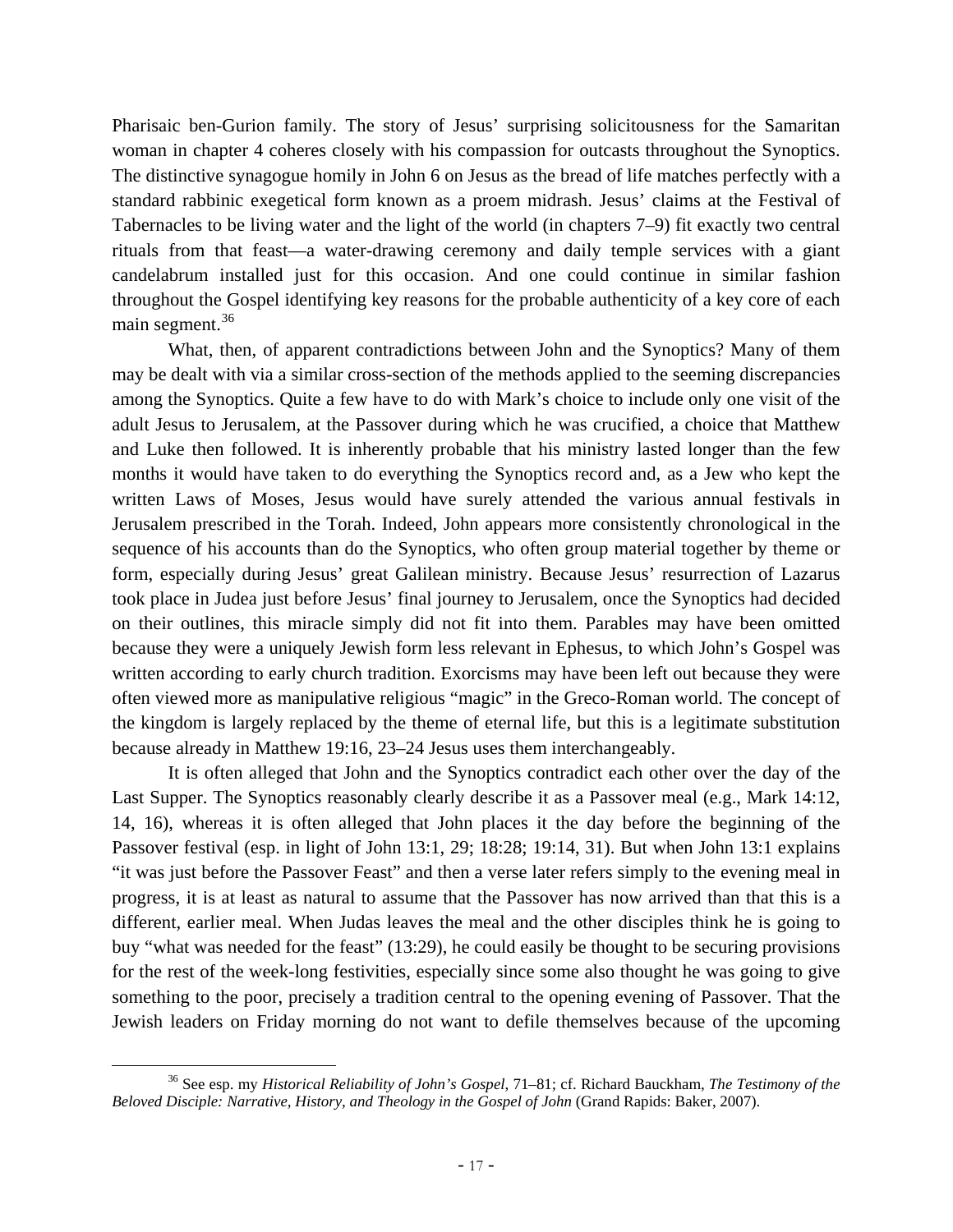Passover meal (18:28) suggests that the mid-day meal is in view rather than that evening's dinner, since a new day started at sundown in Jewish reckoning and removed the defilement of the previous day. John 19:14 is often translated "It was the day of Preparation of the Passover," but it could equally be rendered, "It was the day of Preparation during Passover week," that is, the Friday of Passover week, because Friday was the day of preparation for the Jewish Sabbath or Saturday. Verse 31 actually supports this interpretation since it explicitly declares that the next day was to be a Sabbath. So again, a more careful reading of the text undermines the charge of contradictions.

What then of John's "high Christology"—his exalted view of Jesus which frequently equates him with God? We must always remember that statements from the lips of Jesus that sound so exalted to us with twenty-twenty hindsight, such as "I am the light of the world," "the true vine," "the sheep gate," "the good shepherd," "the way and the truth and the life," or "the resurrection and the life," were all metaphors that did not initially communicate without ambiguity. Even John's appeal to the divine "I am" of Exodus 3:14 (John 8:58) no doubt puzzled many. After all, even the Twelve could remark as late in Jesus' ministry as the last night of this life that only then was he finally "speaking clearly and without figures of speech" (16:29). And even then, Jesus' reply, anticipating their reaction to his death, suggests that they still do not fully understand (vv. 31–32). Conversely, only the Synoptics narrate the virginal conception, which surely represents high Christology. And they, too, have Jesus using the language of "I am," sometimes masked in translation by the English, "I am he" or "It is I." But in passages like Mark 6:50 in the context of his walking on the water or Mark 14:62 as he replies to the Sanhedrin concerning his Messiahship, it is hard not to believe that a stronger self-revelation of his divinity is not being at least hinted at. $37$ 

## **Topography and Archaeology**

Intriguingly, while John is the most overtly theological of the canonical Gospels, it also supplies the greatest amount of geographical information about the locations where events occur. Precisely because such references do not reflect John's main purposes in writing (see 20:31 for those), they are all the more significant when they consistently turn out to be historically accurate. Most sites can still be visited today, and archaeological discoveries disproportionately illuminate John's Gospel compared to the Synoptics: the pool of Bethesda with its five porticoes near the Sheep Gate in Jerusalem (5:2), the pool of Siloam in Jerusalem (9:7), Jacob's well at Sychar (4:5–6), the paving stones of Gabbatha (19:13), inscriptional evidence for Pontius Pilate (18:29), evidence of Roman use of nails through the ankles for crucified victims (cf. Luke 24:39 with John 20:25), and the like.<sup>[38](#page-17-1)</sup>

<span id="page-17-0"></span> $37$  In addition to my writings elsewhere, for the kinds of interpretations of texts utilized in this subsection, see esp. Carson, *John*; Andreas Köstenberger, *John* (Grand Rapids: Baker, 2004); and Craig S. Keener, *The Gospel of John: A Commentary*, 2 vols. (Peabody: Hendrickson, 2003).

<span id="page-17-1"></span><sup>38</sup> For the Gospels overall, the state-of-the-art work is now James H. Charlesworth, ed., *Jesus and Archaeology* (Grand Rapids: Eerdmans, 2006). Emphasizing the Gospels' accuracy in light of archaeology is Bargil Pixner, *With Jesus through Galilee According to the Fifth Gospel* (Collegeville, MN: Liturgical, 1996).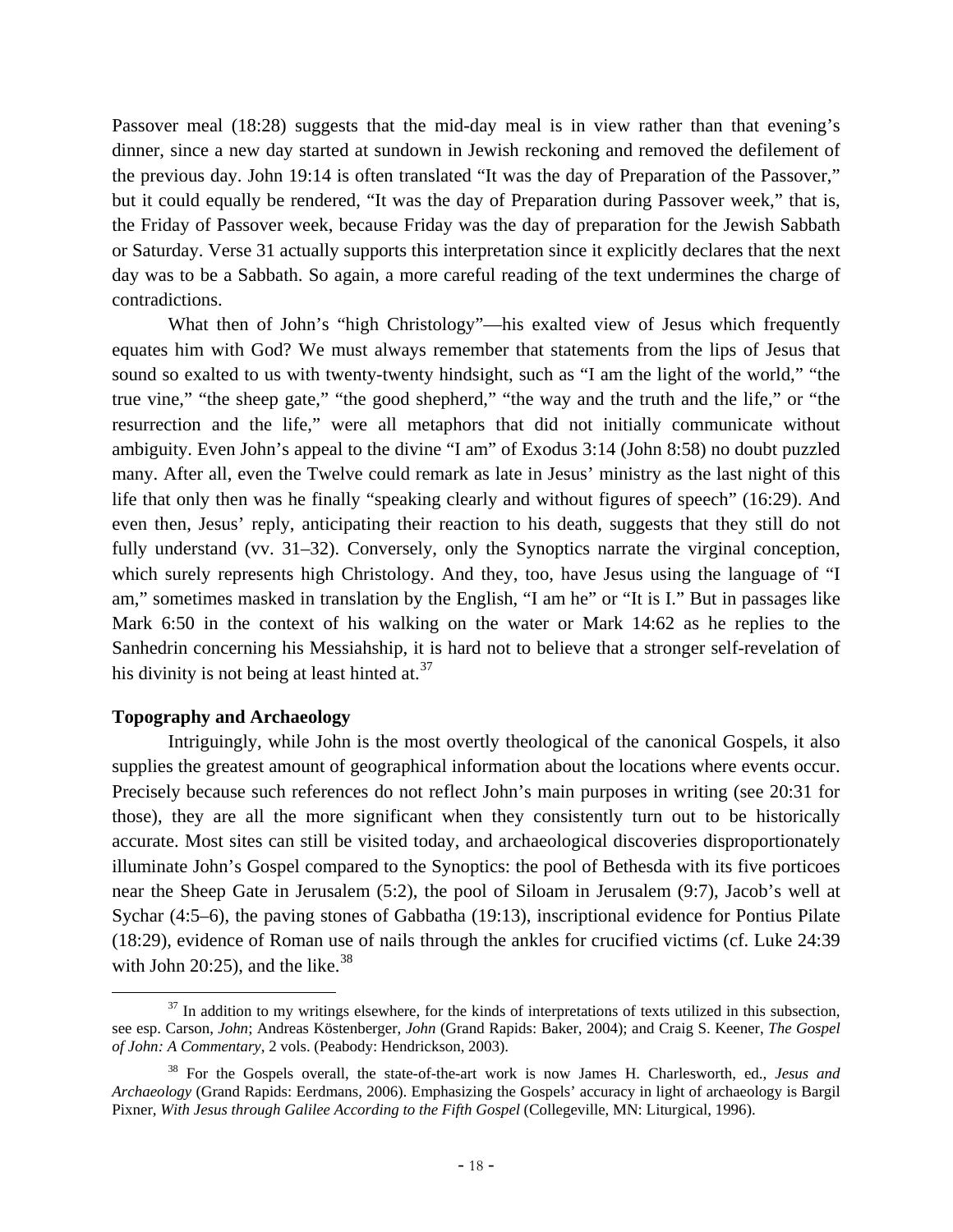#### **Literary Genre**

There is no question that on a spectrum from bare, uninterpreted historical chronicle to total fiction, John stands a little further removed from the former extreme than do the Synoptics.<sup>[39](#page-18-0)</sup> John uses his own linguistic style in recounting Jesus' words, so that at times it is almost impossible to know where Jesus stops speaking and John starts narrating (see, classically, John 3:13–21). In keeping with historiographical conventions of the day, he is often more overtly theological than the Synoptists. But in terms of literary genre, his work still remains closer to Matthew, Mark, and Luke in form than to any other known writing of the ancient Mediterranean world. And a strong case has been made that this form most closely mirrored relatively trustworthy biographies.<sup>[40](#page-18-1)</sup> A passage-by-passage comparison of John with the Synoptics points out conceptual parallels at almost every juncture, even if they do not reflect literary dependence and even if they are often narrated in a more dramatic fashion. The very emphasis of John's Gospel on providing trustworthy testimony to the truthfulness of the Christian message (21:24– 25) makes its historical reliability that much more important and probable.

#### *Syncretistic Evidence*

Recent blockbuster works of fiction like *The Da Vinci Code* have misled many readers because of fictitious claims that "all descriptions of ancient documents are accurate."<sup>[41](#page-18-2)</sup> As a result, countless people around the world now believe that various non-canonical documents present an alternate story of Christian origins that has a greater historical likelihood of being reliable. In fact, nothing could be further from the truth. Particularly intriguing to many have been the Gnostic Gospels, so we will deal with them first and then turn to other post-New Testament apocryphal documents.

#### **The Gnostic Gospels**

Just after World War II, a cache of codices was unearthed in Egypt at a site known as Nag Hammadi. Ranging from the second to the sixth centuries in origin, a sizeable majority of these books reflected elaborate Gnostic reflection. Gnosticism was a collection of loosely related religious movements that combined significant elements of Greek philosophy and ritual with Christian characters and themes to create a hybrid, syncretistic mythology. At the heart of these various movements lay the conviction that matter is inherently evil and, thus, that only the spirit can be redeemed. Redemption, it was often believed, came through Jesus, but not through his atoning death and bodily resurrection. Rather salvation came by knowledge—esoteric

<span id="page-18-0"></span> <sup>39</sup> See esp. Derek Tovey, *Narrative Art and Act in the Fourth Gospel* (Sheffield: Sheffield Academic Press, 1997).

<span id="page-18-2"></span><span id="page-18-1"></span><sup>40</sup> See esp. Richard A. Burridge, *What Are the Gospels? A Comparison with Graeco-Roman Biography* (2d ed.; Grand Rapids: Eerdmans, 2004).

<sup>&</sup>lt;sup>41</sup> Dan Brown, *The Da Vinci Code: A Novel* (New York: Doubleday, 2003), 1.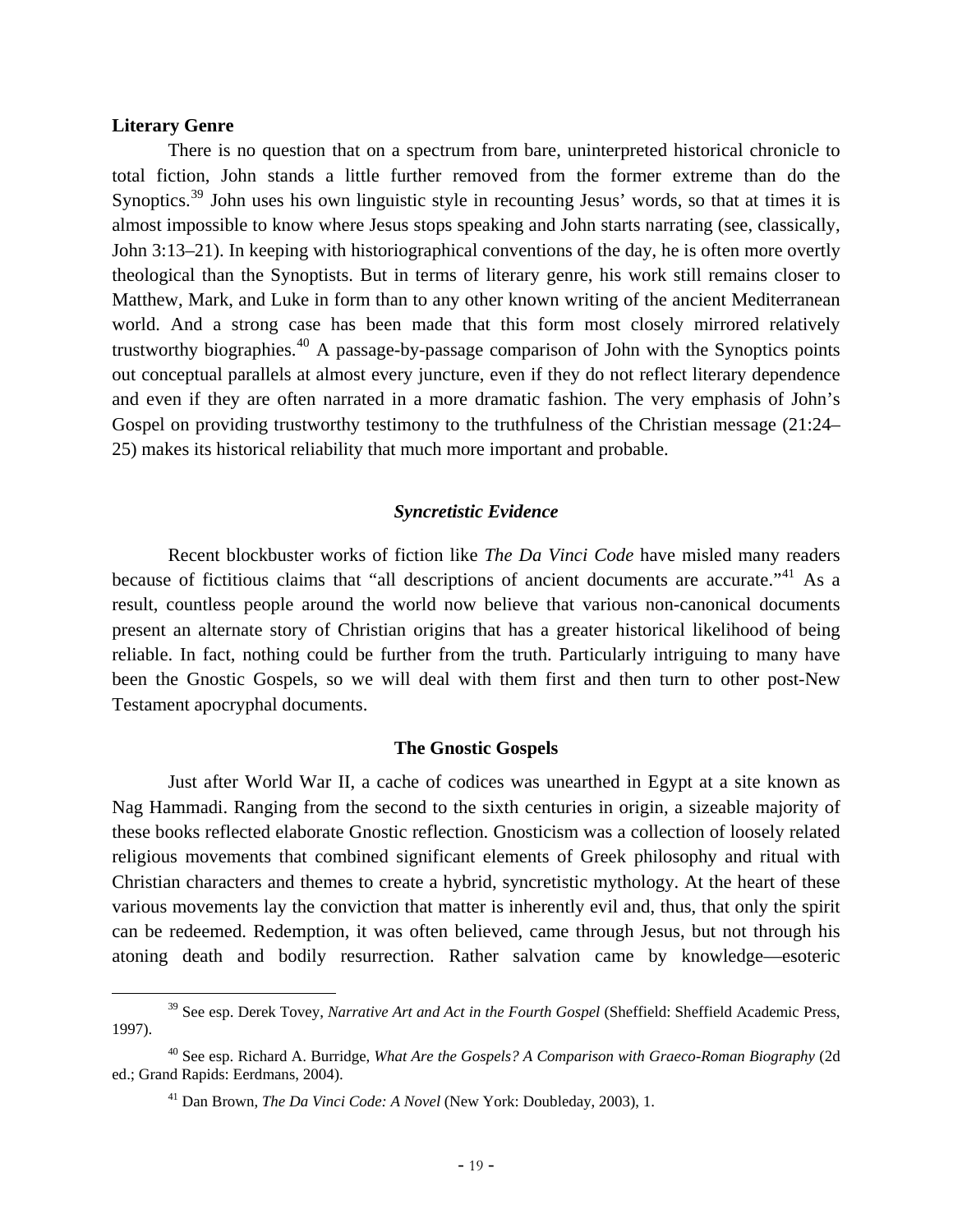knowledge, to be more precise. Humans who recognized the spark of divinity deeply embedded in themselves and who fanned it into flame could then become initiates into a Gnostic sect, living as already somewhat free from the shackles of the body and the material world while looking forward to escaping this world and their bodies altogether upon death. Most Gnostics, therefore, were ascetics, trying to deny themselves normal bodily appetites, although a few swung the pendulum to the opposite extreme and became hedonists, indulging the body since they would soon be rid of it anyway. Most Gnosticism was anti-Semitic, rejecting the God of Israel as evil and the laws of the Israelites as perverse. It was also elitist, believing that no one in whom the gods had not already planted the spark of divinity could ever be saved.<sup>[42](#page-19-0)</sup>

# *The Gospel of Thomas*

If there is any Gnostic Gospel likely to preserve historical information about Jesus outside of texts that simply repeat information already found in the canonical Gospels, it is the so-called Coptic Gospel of Thomas. Though fourth century in origin in its Nag Hammadi form, second-century Greek fragments of it had already been discovered in nineteenth-century archaeological excavations at Oxyrhynchus. Thomas is not a connected narrative biography but a collection of 114 mostly independent sayings attributed to Jesus. A little over a third find some reasonably discernible parallel in the canonical texts, roughly another third seem fairly clearly Gnostic in meaning, and the remaining sayings are those that often fascinate scholars the most. Might there be authentic teachings of Jesus in this mix not preserved elsewhere? There certainly could be, but how would one ever discern which ones they are? After all, presumably *all* of Thomas' sayings could be interpreted in a Gnostic fashion, so it would be hard to develop foolproof criteria for sifting the authentic from the inauthentic. Those who have made educated guesses as to which passages might go back to Jesus often include sayings 82 ("He who is near me is near the fire, and he who is far from me is far from the kingdom") and 77b ("Split a piece of wood, and I am there. Lift up the stone, and you will find me there") or the little parables of the woman carrying a jar of meal (Thos. 97) and the man who stuck his sword into the wall (Thos. 98). They read, respectively,

(97) Jesus said, "The kingdom of the [Father] is like a certain woman who was carrying a jar full of meal. While she was walking [on] a road, still some distance from home, the handle of the jar broke and the meal emptied out behind her on the road. She did not realize it, she had noticed no accident. When she reached her house, she set the jar down and found it empty."

(98) Jesus said, "The kingdom of the Father is like a certain man who wanted to kill a powerful man. In his own house he drew his sword and stuck it into the wall in order to find out whether his hand could carry through. Then he slew the powerful man."

<span id="page-19-0"></span> <sup>42</sup> Excellent recent introductions to Gnosticism include Riemer Roukema, *Gnosis and Faith in Early Christianity* (Harrisburg, PA: Trinity Press International, 1999); and Alastair H. B. Logan, *The Gnostics: Identifying an Early Christian Cult* (London: T & T Clark, 2006).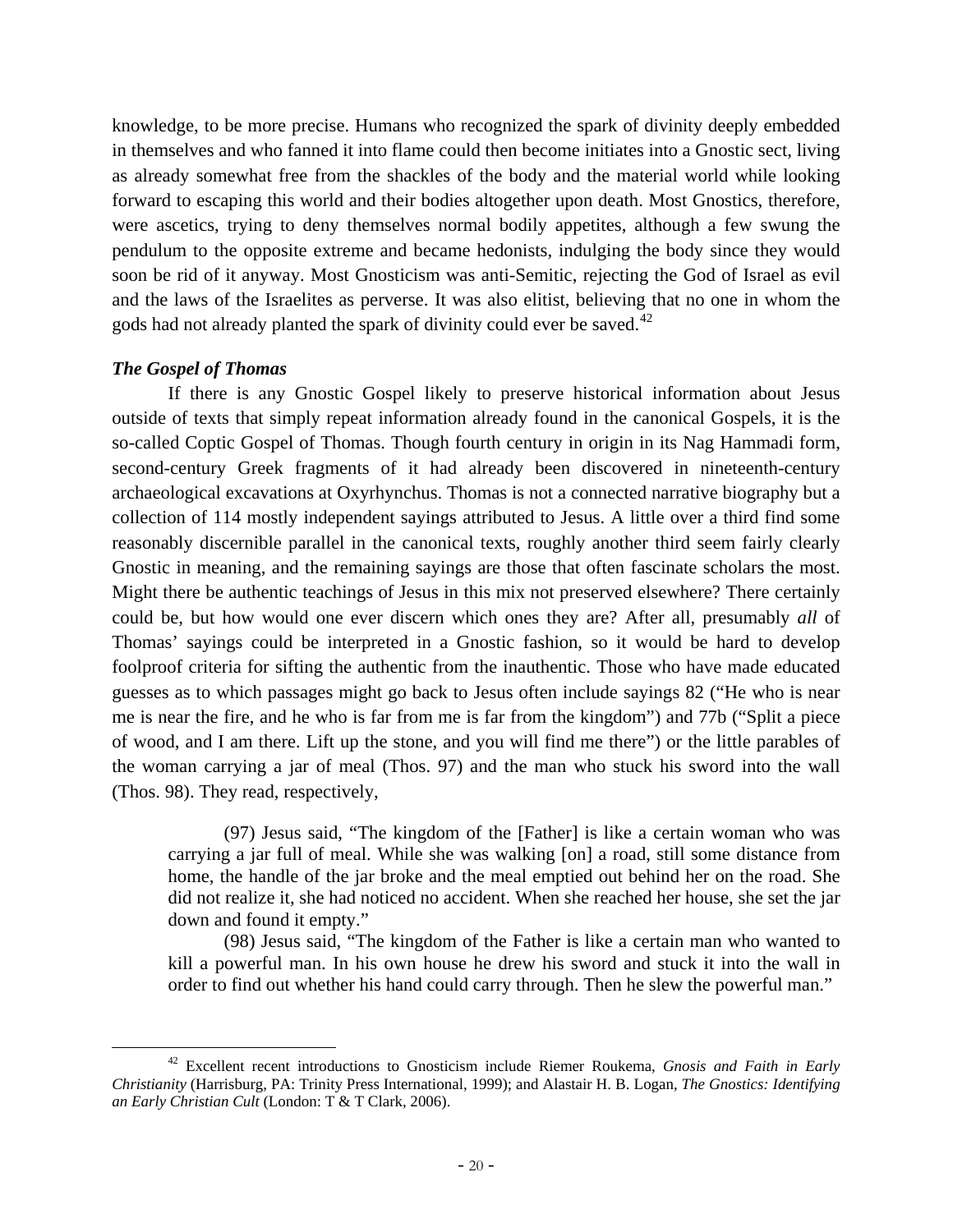Accepting a few such sayings, however, hardly revolutionizes our portrait of Jesus. To argue that Gnosticism (or any other form of heterodoxy) actually predates orthodox, apostolic Christianity, requires dating Thomas (or other documents) into the mid-first century without any actual documentary evidence or external testimony supporting such a date. In fact, Nicholas Perrin has shown that the structure of Thomas, based on catchwords linking each saying to the next, appears most clearly in its Syriac form, which is dependent on a harmony of the Gospels written by a Syrian named Tatian in about 180 C.E. So Thomas may well not date to any earlier a date than this.<sup>[43](#page-20-0)</sup> Even if it does, the fact that it contains parallels to every one of the four canonical Gospels and all of the putative sources and layers of editing that scholars typically identify behind them strongly suggests that Thomas was not composed until the second century, by which time all four canonical texts were complete and had begun to circulate widely.

Scholars like Elaine Pagels, Karen King and others often support a Thomasine and/or Gnostic form of Christianity over traditional forms because they believe that such religion proves more affirming of women.<sup>[44](#page-20-1)</sup> Some texts do appear to promote a form of egalitarianism based on the belief that we will one day all become androgynous as we were, so it is asserted, in the beginning of human history. But this supports only the feminism of a generation ago, which blurred the distinctions between male and female in the name of equal opportunity, rather than the currently dominant form that insists on equality *within difference*. Moreover, one has to read the Gnostic literature very selectively to get even a partial egalitarianism. Consider, for example, the final saying in Thomas: "Simon Peter said to them, 'Let Mary leave us, for women are not worthy of life.' Jesus said, 'I myself shall lead her in order to make her male, so that she too may become a living spirit resembling you males. For every woman who will make herself male will enter the kingdom of heaven" (Thos. 114). The vast majority of women in any age do not consider this an attractive option!

## *Other Gnostic Gospels*

Very few other Nag Hammadi documents even overlap in contents with the canonical texts at all. Those that are called Gospels are usually collections of lengthy, esoteric monologues attributed to Jesus after the resurrection in secret conversation with one or more of the disciples about the nature of heavenly beings and entities far removed from the down-to-earth practical ethics of Jesus of Nazareth. In keeping with Gnosticism's rejection of the full humanity of Jesus, little interest in his earthly life appears. Instead, the documents that are falsely ascribed to such writers as Philip, Mary, James, and others devote almost all their attention to speculation about Jesus' heavenly origins and relationships, the nature of humanity in its fallenness and in redemption, parallel realities between earth and heaven, and the like.<sup>[45](#page-20-2)</sup>

 <sup>43</sup> Nicholas Perrin, *Thomas, the Other Gospel* (Louisville: Westminster John Knox, 2007), 73–106.

<span id="page-20-2"></span><span id="page-20-1"></span><span id="page-20-0"></span><sup>44</sup> Elaine Pagels, *Beyond Belief: The Secret Gospel of Thomas* (New York: Vintage Books, 2003); Karen L. King, ed., *Images of the Feminine in Gnosticism* (Harrisburg: Trinity Press International, 1988).

<sup>45</sup> See esp. Majella Franzmann, *Jesus in the Nag Hammadi Writings* (Edinburgh: T & T Clark, 1996).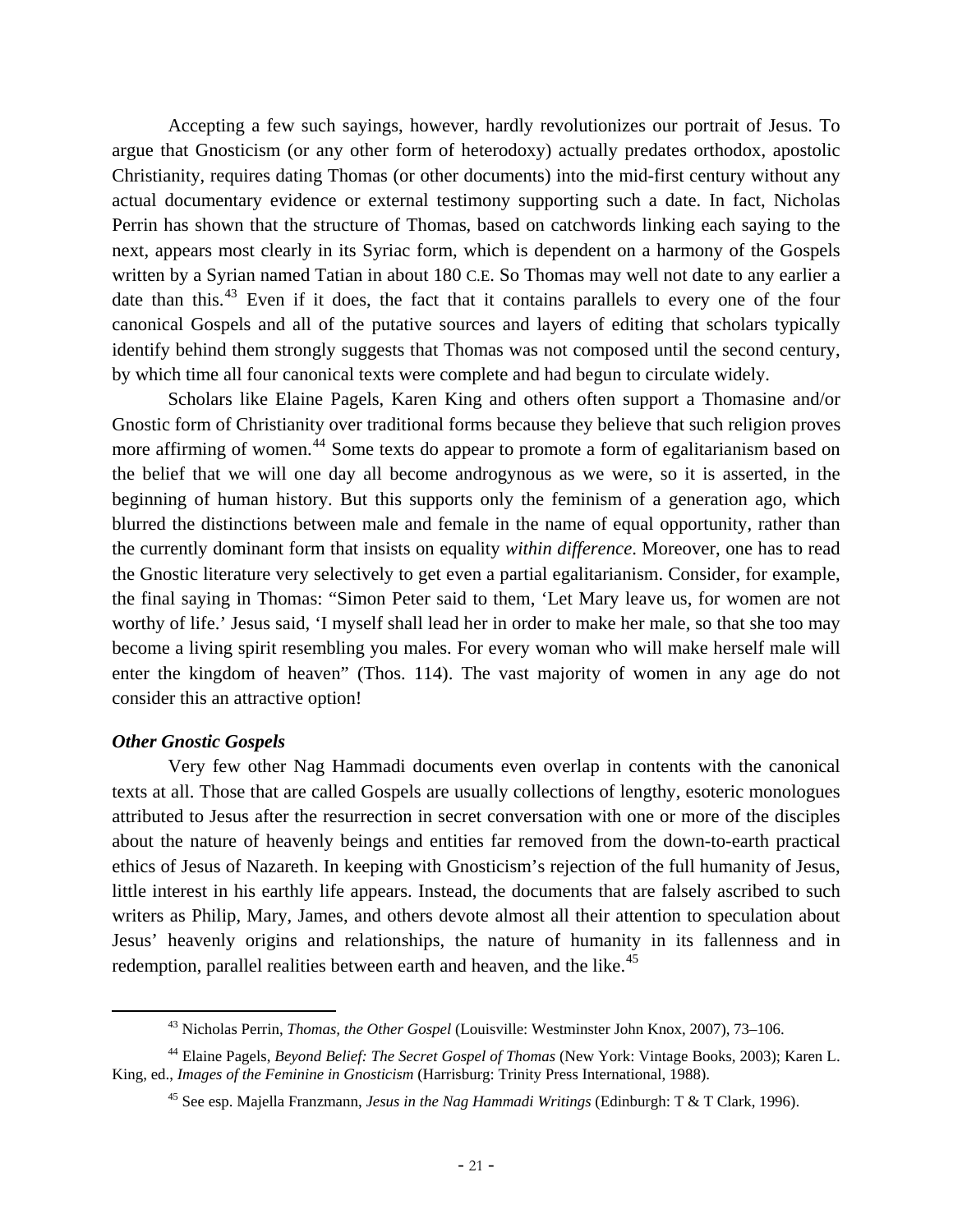A partial exception is the more recently discovered and quite recently published Gospel of Judas. It actually does appear in narrative form, though in its fragmentary condition it covers only select events from the last week of Jesus' life and, as we already knew from the writings of Irenaeus (the bishop of Lyons, France at the end of the second century), it makes Judas the hero rather than the villain in betraying Christ. Despite his ignominious end on earth, he will be exalted in heaven, since *someone* had to turn Jesus over to the authorities so that he could atone for the sins of the world. Of course, the logic is flawed; there are countless ways Jesus could have been put to death. And it represents a tiny minority viewpoint even among ancient Gnostics. Despite the surprisingly sensationalized and occasionally inaccurate presentation of the contents of this Gospel by the National Geographic Society in 2006,<sup>[46](#page-21-0)</sup> even very liberal and non-Christian biblical scholars quickly concede there is no chance that this reflects the original version of events.<sup>[47](#page-21-1)</sup>

# *Other Apocryphal Gospels*

From the mid-second century of Christianity onward, other "Gospels" appeared as well. Many of these have survived, some only in partial form, while others are known only because various early Christian writers, or occasionally their opponents, make mention of them. Most of these appear to respond to the natural curiosity of readers of the New Testament about the "gaps" in the gospel record. What was Jesus like as a child? The Infancy Gospel of Thomas, not to be confused with the Coptic Gospel of the same name discussed above, portrays him as a "boy wonder," fashioning birds out of clay and breathing into them the breath of life so that they might fly away or, more ominously, withering up a playmate who refused to stop taunting him. The Protevangelium of James describes Mary's "immaculate conception"—that is, the belief that her parents were completely free from lust when they conceived her, enabling her to become sinless. They also describe a *truly* virgin birth—even after Jesus came out of Mary's womb, the midwives confirmed that her hymen remained unbroken! At the other end of Jesus' life, the Gospel of Nicodemus contains a narrative of Christ's descent into hell, while the Gospel of Peter embellishes the resurrection account, with Christ emerging from the tomb accompanied by two angels, one on either side of him, whose heads reached up to the heavens, while Christ's even went through the heavens! Almost no true historians give these documents any chance to come from the people to whom they are ascribed or to reflect genuine, historical events not found in the New Testament.<sup>[48](#page-21-2)</sup>

<span id="page-21-0"></span> <sup>46</sup> Rodolphe Kasser, Marvin Meyer, and Gregor Wurst, eds., *The Gospel of Judas* (Washington, DC: National Geographic Society, 2006).

<span id="page-21-1"></span><sup>47</sup> E.g., Bart D. Ehrman, *The Lost Gospel of Judas Iscariot: A New Look at Betrayer and Betrayed* (Oxford: Oxford University Press, 2006), 172–73.

<span id="page-21-2"></span><sup>&</sup>lt;sup>48</sup> The standard, critical English translation of an introduction to all the non-canonical Gospels of which we know is Wilhelm Schneemelcher, ed., *New Testament Apocrypha*, vol. 1 (2d ed.; Louisville: Westminster John Knox, 1991). Standing almost alone in defending part of the Gospel of Peter as older and more trustworthy than the canonical texts is John Dominic Crossan, *The Cross That Spoke: The Origins of the Passion Narrative* (San Francisco: Harper & Row, 1988).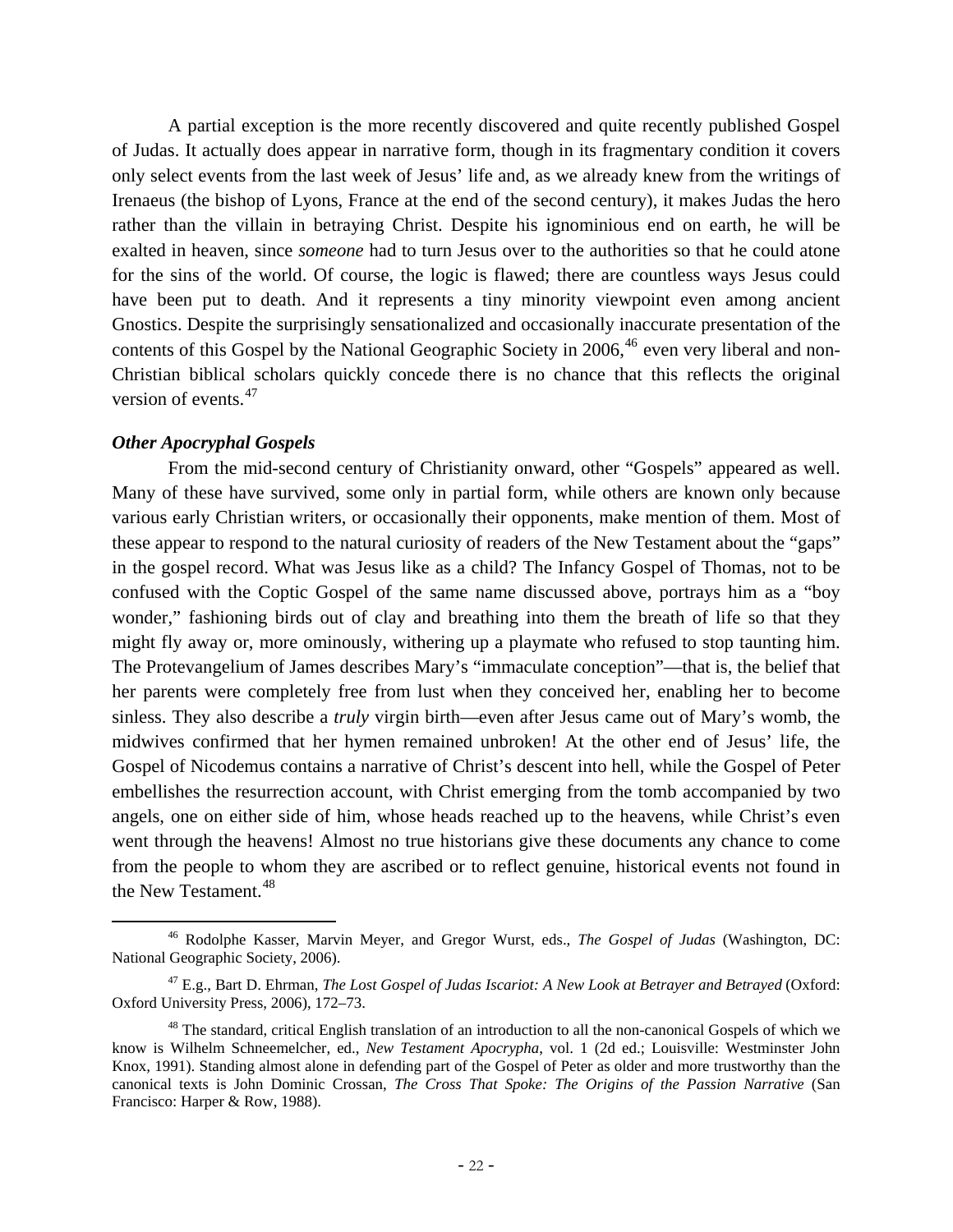Still other documents are sometimes falsely put forward as being of ancient pedigree when in fact they were written in the Middle Ages or even more recently. The Gospel of Barnabas is a medieval Muslim composition that teaches explicitly Islamic doctrine and even contradicts the Qur'an in places (e.g., in denying Christ's Messiahship).<sup>[49](#page-22-0)</sup> More orthodox Christian texts purport to disclose never-before-seen documents written by Jewish and Roman leaders who participated in the proceedings against Jesus (most notably in a nineteenth-century composition called the *Archko Volume*, which is sheer modern fiction). The Book of Mormon addresses a particularly troubling theological issue of the early nineteenth century—the fate of the American Indians before their evangelization by European settlers—by claiming to be the long hidden account of the exploits of Jews and their descendants who migrated to the Americas centuries before Christ and containing the story of the supposed appearance of Jesus to people on this continent not long after his death and resurrection in Israel. Per Beskow discusses the true origins of many of these and similar stories.<sup>[50](#page-22-1)</sup> At the very least, we may insist that those who are inclined to be suspicious of portions of the New Testament Gospels have no historical reason for placing *any* confidence in these extra-canonical sources.

A quick exercise comparing the New Testament and Gnostic/apocryphal Gospels, using a number of standard historical criteria, proves remarkably telling. The canonical texts are all firstcentury in origin, no more than two generations removed from the eyewitnesses of Jesus' life; no other Gospel can be demonstrated to be earlier than the mid-second century at least two generations later. Most are one to five centuries later! The literary genres of the canonical Gospels closely resemble ancient historiography and biography, while not one of the Gnostic texts contains more than short bits of narrative in it, and most do not have any. The apocryphal texts *are* typically written in connected prose, but none purports to cover more than a tiny slice of Jesus' life or ministry. Except for some elements in the Gospel of Thomas, there are no problems of harmonization because the kinds of things that Jesus says or does in the apocrypha are so unlike the canonical Jesus that one must choose which one to accept (if either)—they cannot both be right! The canonical Gospels leave no doubt that Jesus of Nazareth was a human being; the issue his followers struggled with was how to account for his teachings and miracles, and they were increasingly compelled to use the language of deity. The Gnostic and at least some of the apocryphal Gospels have absolutely no question about the deity of a spirit-being called Christ, but whether that spirit ever was (or could have been) fully human is very much open to question. There is no archaeological corroboration for any distinctive parts of the Gnostic or apocryphal Gospels because, for the most part, their contents do not include events or sayings tied to any particular place. There is no testimony from non-Christian sources to support them,

<span id="page-22-1"></span><span id="page-22-0"></span><sup>&</sup>lt;sup>49</sup> Oddbjørn Leirvik, "History as a Literary Weapon: The Gospel of Barnabas in Muslim-Christian Polemics," *Studia Theologica* 54 (2001): 4–26; Jan Joosten, "The Gospel of Barnabas and the Diatessaron," *Harvard Theological Review* 95 (2002): 73–96.

<sup>50</sup> Per Beskow, *Strange Tales about Jesus: A Survey of Unfamiliar Gospels* (Philadelphia: Fortress, 1983).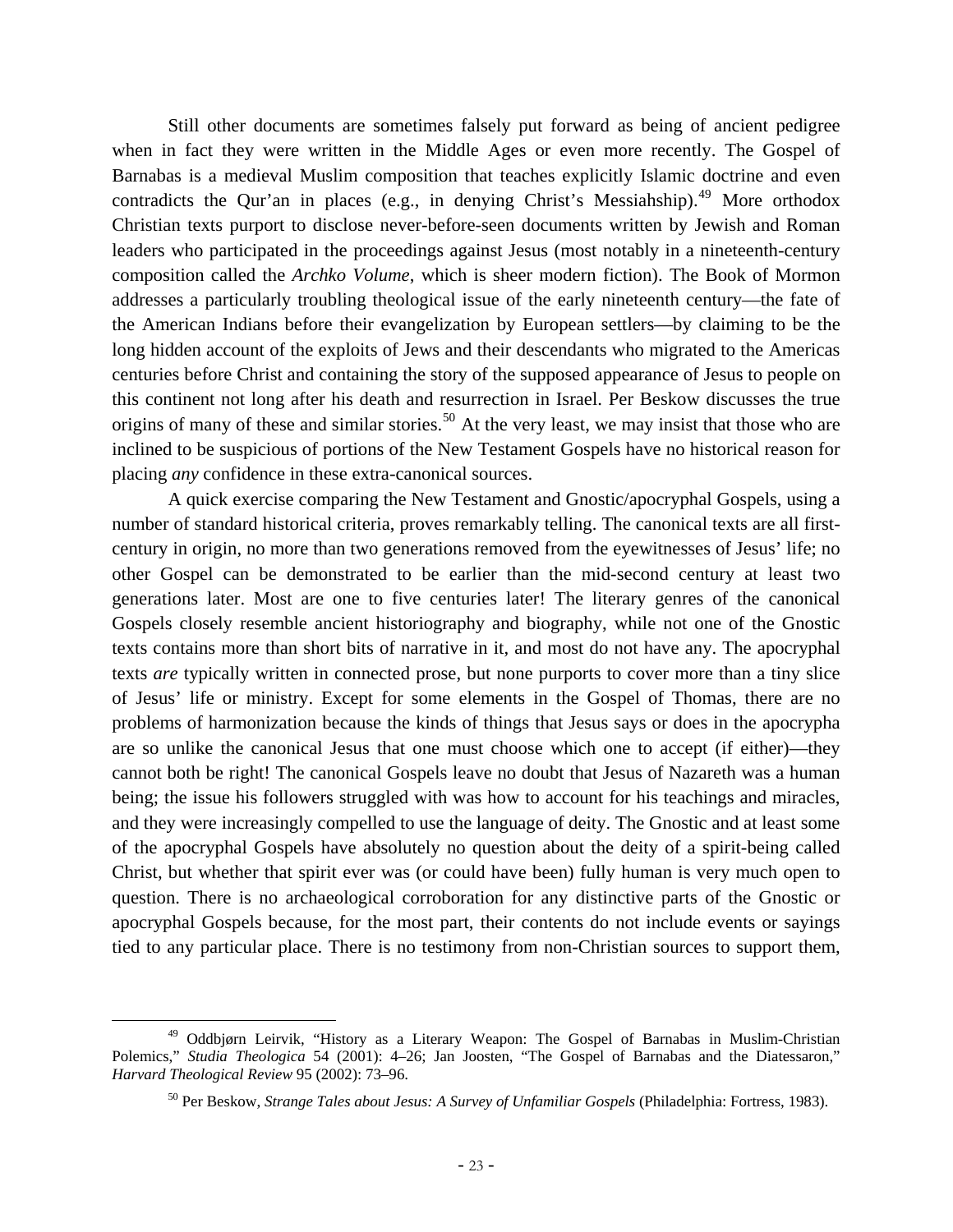not least because they were not well enough known to command others' attention.<sup>[51](#page-23-0)</sup> All of these observations prove crucial as we turn to two key remaining objections that often prove to be stumbling blocks for people in accepting the New Testament message.

# *Remaining Issues*

#### **Considerations of Text and Canon**

One often encounters questions along the following lines: How do we even know that we have what the authors of the canonical Gospels first wrote? Haven't the texts been copied so many times, with so many errors having crept in, that what Matthew, Mark, Luke, and John first wrote might have been quite different? Add to that all the different translations, especially in English, from the ancient Greek, and surely even more corruption has intruded, hasn't it? And even if this first cluster of questions can be dealt with, isn't it the case that the Gospels included in the New Testament canon are simply the product of ecclesiastical politics? Only because orthodoxy ultimately won out over Gnosticism do we have the Bible we have instead of a very different one. So how can anyone claim that these are uniquely inspired and authoritative sources for belief and behavior? The first of these clusters of questions deals with issues of text and translation; the second, with the formation of the canon. We shall consider each, briefly, in turn.

## *Text and Translation*

Over 5700 hand-written Greek manuscripts of part or all of the pre-Gutenburg New Testament remain in existence. These range from a scrap of a few verses to entire copies of the New Testament. We have an unbroken sequence of ever growing textual resources (in both numbers and amount of text represented) from the early second century until the inventing of the printing press in the fifteenth century. Overall the texts were copied with remarkable care; the vast majority of changes that were introduced involved variant spellings, the accidental omission or repetition of a single letter, the substitution of one word for a synonym, and the like. Textual critics of almost all theological stripes agree that we can reconstruct somewhere upwards of 97% of the New Testament text beyond a shadow of reasonable doubt. And it is certainly the case that no Christian belief or doctrine depends solely on a textually disputed passage. All these factors set the New Testament books off from every other known work from the ancient world in terms of our ability to have confidence that we know what the original authors wrote.<sup>[52](#page-23-1)</sup> Bart Ehrman's *Misquoting Jesus* (see above, n. 29) chooses to focus entirely on the tiny handful of more

<span id="page-23-0"></span><sup>&</sup>lt;sup>51</sup> See Craig L. Blomberg, "Canonical and Apocryphal Gospels: How Historically Reliable Are They?" *From Athens to Jerusalem* 6.3 (2006): 1–7. The one exception is a reference to one of the Infancy Gospel's miracles in Qur'an, attesting to the heterodoxy of at least some of the Christians with whom Muhammad came into contact.

<span id="page-23-1"></span><sup>52</sup> For sample comparative statistics, see Darrell L. Bock and Daniel B. Wallace, *Dethroning Jesus: Exposing Popular Culture's Quest to Unseat the Biblical Christ* (Nashville: Nelson, 2007), 31; or J. Ed Komoszewski, M. James Sawyer, and Daniel B. Wallace, *Reinventing Jesus: What* The Da Vinci Code *and Other Novel Speculations Don't Tell You* (Grand Rapids: Kregel, 2006), 71.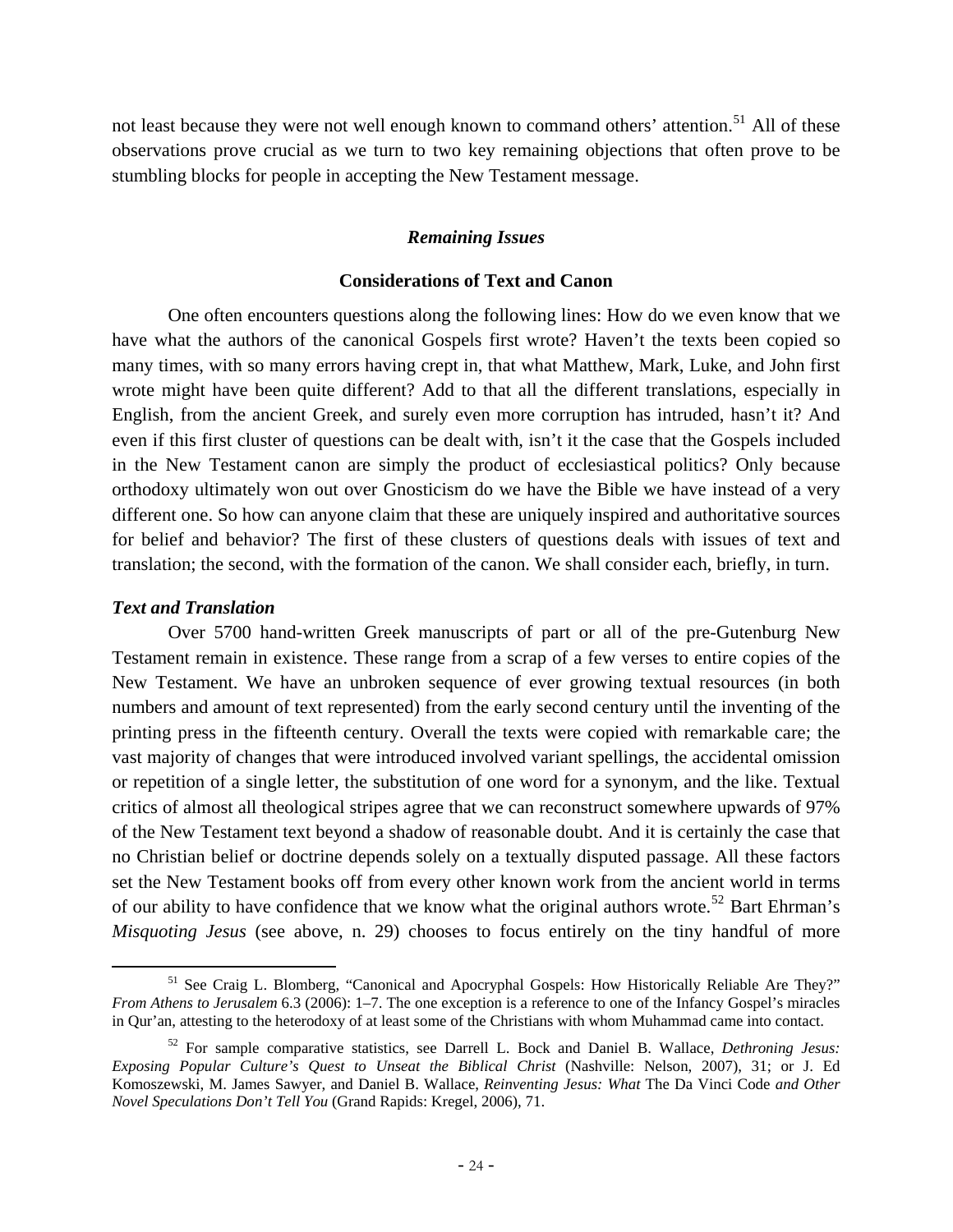interesting and significant textual variants and could mislead the careless reader into thinking such changes occurred more often than they did, but even Ehrman acknowledges that we have enough textual evidence that we can sift the most probable original readings from the later changes. As for translations, the differences among all the major English versions have to do merely with linguistic philosophy—how literal or paraphrastic a rendering is (or, more technically, how formally or dynamically equivalent). A comparison of any dozen of the major Bible translations makes it clear how amazingly minor the overall differences are; again, all the fundamentals of the faith clearly appear in all of these versions.<sup>[53](#page-24-0)</sup>

# *The Formation of the New Testament Canon*

Already in the mid-second century, Christian writers began to compile lists of books they believed were canonical—that is, uniquely accurate and authoritative and worth putting on a par with the Hebrew Scriptures (what Christians would come to call the Old Testament). At first, this occurred largely in response to unorthodox teachings like those the various Gnostic sects promoted. But what is intriguing is that we have no record of the Gnostics themselves ever proposing any of their distinctive documents for inclusion in any canon, theirs or anyone else's. Instead, they tried to reinterpret New Testament writings in a fashion that would support their distinctives for the very reason that they recognized the unique authority attached to those documents. As the decades went by, the number of books for a New Testament on which there was agreement grew, until in 367 C.E., in his Easter encyclical, bishop Athanasius of Alexandria listed the twenty-seven books that have ever since comprised the canon. Ecumenical councils in both Carthage and Hippo in North Africa at the end of the fourth century ratified this common consensus.

As far as we know, the four Gospels, Acts, and the letters of Paul were never seriously in doubt. The only significant debates surrounded the letter of Hebrews, James, 2 Peter, 2 and 3 John, Jude, and the book of Revelation. And the only books that were ever serious candidates for inclusion in the New Testament but omitted were also epistles, specifically, from the secondcentury collection of largely orthodox Christian writings known as the Apostolic Fathers. Even then, there was considerably more enthusiasm for the most weakly supported of the letters that did "make it in" than for any of those that were left out. In no meaningful sense did these writers, church leaders, or councils "suppress" Gnostic or apocryphal material, since there is no evidence of any canon that ever included them, nor that anyone put them forward for canonization, nor that they were known widely enough to have been serious candidates for inclusion had someone put them forward. Indeed, they would have failed all three of the major criteria used by the early church in selecting which books they were, at times very literally, willing to die for—the criteria of apostolicity (that a book was written by an apostle or a close associate of an apostle),

<span id="page-24-0"></span> <sup>53</sup> See esp. Gordon D. Fee and Mark L. Strauss, *How to Choose a Translation for All Its Worth: A Guide to Understanding and Using Bible Versions* (Grand Rapids: Zondervan, 2007). The only exception to this principle is the Jehovah's Witnesses' New World Translation which mistranslates the Greek at those places where the New Testament contradicts their doctrine, in order to hide this fact from their readers.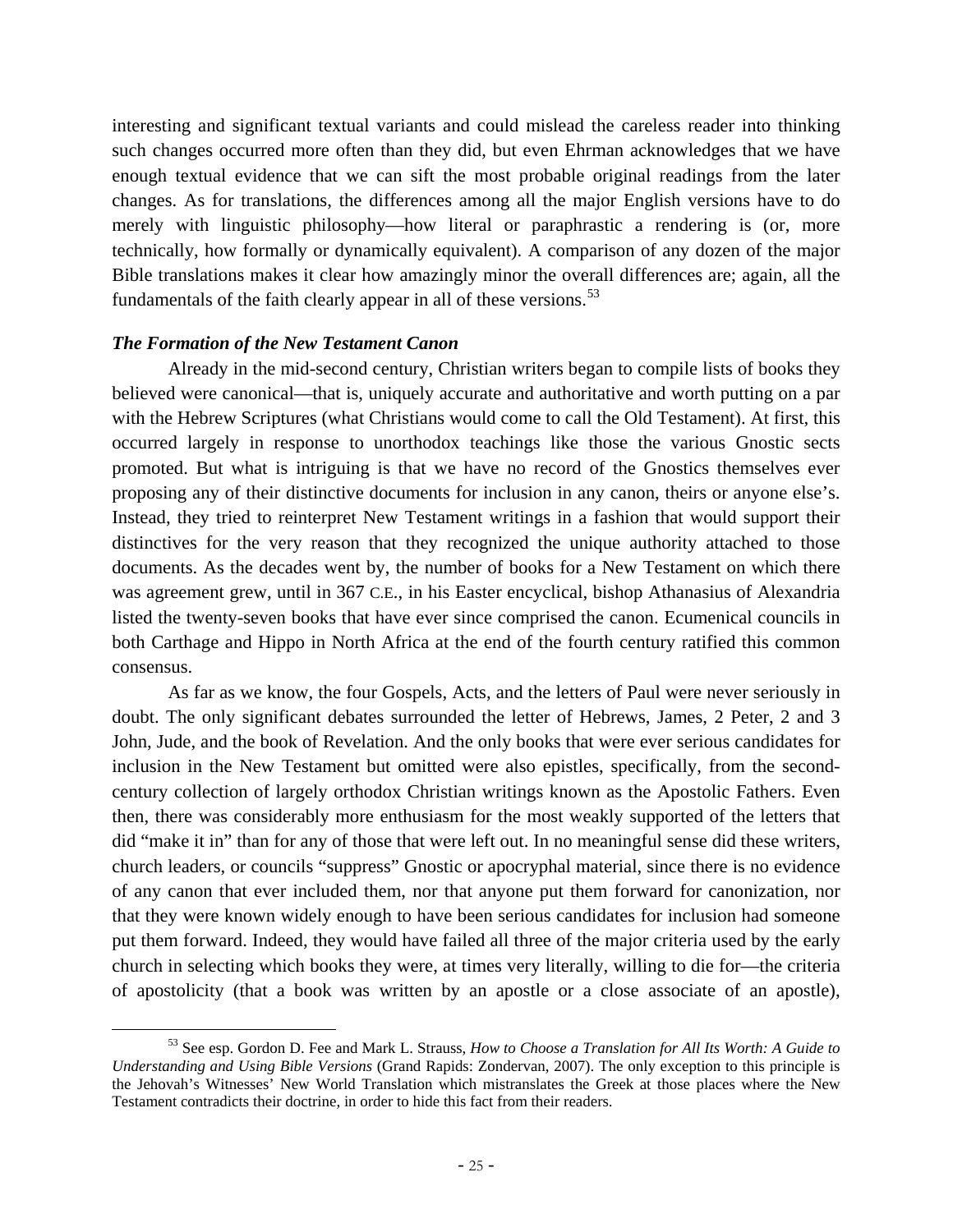coherence (not contradicting previously accepted Scripture), and catholicity (widespread acceptance as particularly relevant and normative within all major segments of the early Christian community). $54$ 

#### **Miracles and the Resurrection**

For some readers, potentially sympathetic to much of what we have already affirmed, the key sticking point remains the question of the supernatural. However strong the rest of the evidence may be, can we take seriously the historical claims of any documents as full of accounts of the miraculous as the canonical Gospels, and especially when so much hinges on the veracity of the most spectacular alleged miracle of all, namely, Jesus' resurrection? The largest part of an answer to this question lies outside the scope of this essay because it involves the much broader question of worldview. Is there reason to believe in a God who created the universe in the first place? If there is, then miracles arguably become *a priori* possible and perhaps even likely. Has science truly demonstrated that the universe is a closed continuum of cause and effect? If so, then we must exclude the miraculous, at least as normally conceived.<sup>[55](#page-25-1)</sup> These issues must be thoroughly considered elsewhere.

What can be noted here as we near the conclusion of this study is that other ancient documents sometimes contain miracle narratives that don't preclude historians, whatever their views of the supernatural, from deriving sober historical detail from many other portions of those works. A striking example involves the four existing accounts of Julius Caesar's crossing of the Rubicon River, committing himself to the civil war that would lead to his becoming emperor and turning the republic into an empire. Often alluded to as one of the most historical (and historic) of events found in ancient Mediterranean sources, it is nevertheless accompanied in some accounts by miraculous apparitions (along with problems of harmonization and dating remarkably parallel to those among the New Testament Gospels). Yet classicists who reject the supernatural still confidently recover substantial historical information from all these accounts.<sup>[56](#page-25-2)</sup>

Biblical scholars who are open to the supernatural are often accused of adopting a double standard: they will accept various miracles stories in the Bible but not in other works of ancient history. This would indeed be a double standard if their only rationale for such judgments were the sources in which the various accounts appeared. But often the corroborating evidence simply remains stronger for the biblical accounts.<sup>[57](#page-25-3)</sup> On the other hand, there are a small number of claims of the miraculous at numerous junctures throughout history that do pass stringent criteria

<span id="page-25-0"></span> <sup>54</sup> For full details on this history, see esp. F. F. Bruce, *The Canon of Scripture* (Downers Grove: IVP, 1988). For the various lists and catalogues of New Testament collections from the early centuries, see "Appendix D" in *The Canon Debate*, ed. Lee M. McDonald and James A. Sanders (Peabody: Hendrickson, 2002), 591–97.

<span id="page-25-1"></span><sup>55</sup> See Graham A. Cole, "Do Christian Have a Worldview?" (Christ on Campus Initiative, 2007), available at <http://thegospelcoalition.org/pdf/cole.pdf>.

<sup>56</sup> Paul Merkley, "The Gospels as Historical Testimony," *Evangelical Quarterly* 58 (1986): 328–36.

<span id="page-25-3"></span><span id="page-25-2"></span><sup>57</sup> For the Gospels, see esp. Graham H. Twelftree, *Jesus the Miracle Worker* (Downers Grove: IVP, 1999); René Latourelle, *The Miracles of Jesus and the Theology of Miracles* (New York: Paulist, 1988).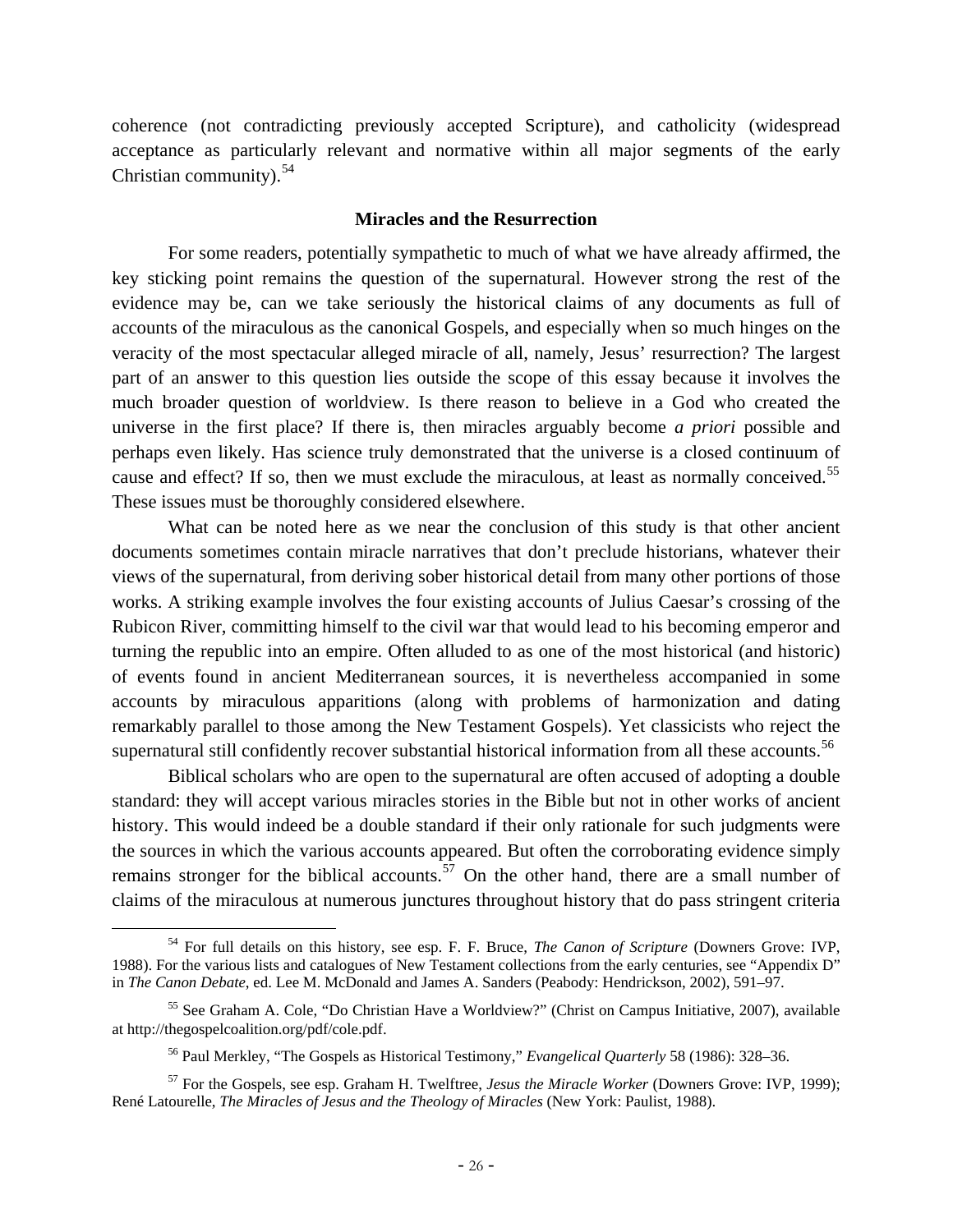of authenticity, and there is no reason that Christian scholars should not accept them as well. God, in the Bible, often works through those who are not his people; human manufacture and diabolical influence are also possible sources for apparent miracle-working power.<sup>[58](#page-26-0)</sup> It is telling, moreover, to observe how often the closest parallels to canonical Gospel miracles appear in *later* Jewish or Greco-Roman sources,<sup>[59](#page-26-1)</sup> so that if any tradition influenced any other one, it would be Christianity being "copycatted" later. Demonstrably pre-Christian traditions do not present close parallels to the New Testament Gospels' miracles at all.<sup>[60](#page-26-2)</sup>

As for the topic of the resurrection in particular, again an entirely separate essay would be needed to do it justice. But we may at least note here that several undisputed historical facts are very difficult to explain apart from Jesus' genuine, bodily return to life, including (1) how a small band of defeated followers of Jesus were transformed almost overnight into bold witnesses, risking death by proclaiming his bodily resurrection before many of the same people who fifty days earlier had participated in his crucifixion; (2) what motivated a group of devoted Jews to change what they believed to be the eternally immutable Sabbath (or day of rest and worship) from Saturday to Sunday; (3) why they claimed in all versions of their testimony that women, whose witness was usually inadmissible in ancient law courts, were the first and primary witnesses to the resurrection; (4) what led them to declare Jesus to be both Lord and liberator despite his death by crucifixion, already interpreted, in light of Deuteronomy 21:23, to represent God's curse; and (5) how the Jewish expectation of all people being raised from the dead together at the end of time (Dan 12:2) allowed them to declare Jesus to have been raised in advance of Judgment Day and separate from the general resurrection. It takes greater faith to believe in the various alternative accounts of the rise of the resurrection traditions in the first years of Christianity than to accept the accounts as retold in the New Testament.<sup>[61](#page-26-3)</sup>

# *Why It Matters: The Enduring Significance of the Historical Jesus*

If the canonical Gospels remain our only source for more than just a barebones outline of the life and work of Jesus of Nazareth as a truly human figure, and if there are good reasons on sheer historical grounds apart from any religious faith to accept the main contours of their portraits of Jesus as historically trustworthy, then the "leap of faith" involved in acknowledging

<span id="page-26-0"></span> <sup>58</sup> See further Joseph Houston, *Reported Miracles: A Critique of Hume* (Cambridge: Cambridge University Press, 1994).

<span id="page-26-1"></span><sup>59</sup> E.g., Philostratus' Life of Apollonius of Tyana, Talmudic accounts of Hanina ben Dosa or Honi the Circle-drawer, Gnostic Redeemer myths, Greco-Roman "divine men," and Roman Mithraism more generally.

<span id="page-26-2"></span><sup>60</sup> See Ronald H. Nash, *The Gospel and the Greeks: Did the New Testament Borrow from Pagan Thought?*  (2d ed.; Phillipsburg, NJ: Presbyterian & Reformed, 2003); Eric Eve, *The Jewish Context of Jesus' Miracles*  (London: Sheffield Academic Press, 2002).

<span id="page-26-3"></span><sup>61</sup> See esp. N. T. Wright, *The Resurrection of the Son of God* (Minneapolis: Fortress, 2003); Larry W. Hurtado, *Lord Jesus Christ: Devotion to Jesus in Earliest Christianity* (Grand Rapids: Eerdmans, 2003).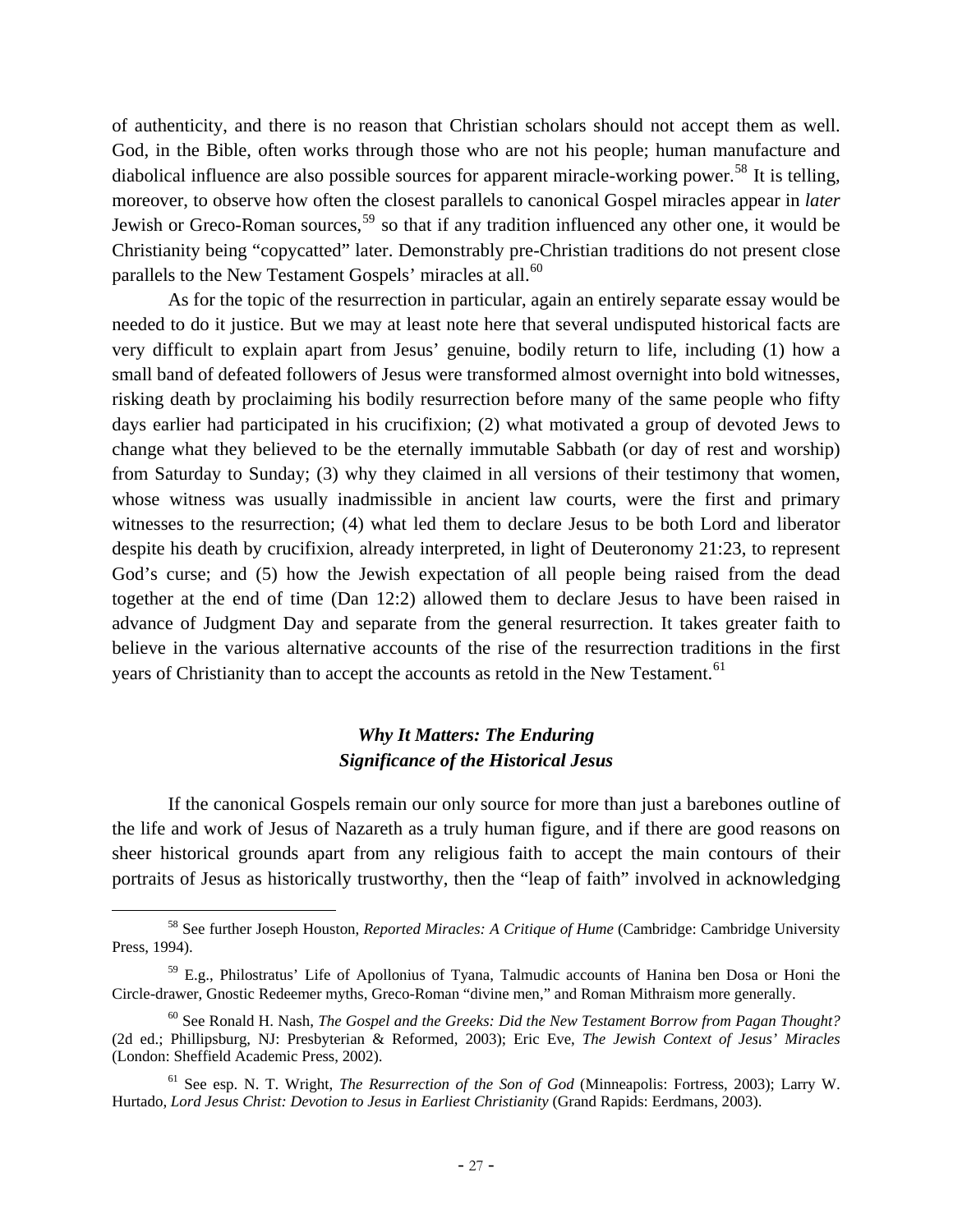Jesus as Lord and Savior and committing one's life in allegiance to him becomes the most reasonable response a person can make to his ministry. History cannot corroborate everything in these Gospels, but it can provide enough support so that a spirit of trust rather than of suspicion remains natural in those areas where more difficult questions arise. The testimony of millions upon millions of Christians' lives transformed for the better, who often get far less press than the comparatively small number of believers responsible for the more shameful deeds done throughout history in Jesus' name, provides powerful experiential confirmation of the value of choosing to align oneself with him. To receive forgiveness of sins, to be put into a right relationship with God, to understand one's vocation in this life as counting for all eternity, and to look forward to unending happiness in the life to come in the very presence of God in Christ and in all the company of his people throughout time, all form powerful motivations for entrusting oneself to Jesus despite the ignominy, suffering, and even martyrdom that such commitment can at times lead to in this world. The alternative, which is unending separation from God and all things good, precisely because God refuses to coerce belief or to give people that which they reject (including himself and his salvation), certainly makes any unpleasant aspects of this life pale in comparison.

# **Annotated Bibliography:**

In addition to the sources mentioned throughout the notes, see especially:

- Blomberg, Craig L. *The Historical Reliability of John's Gospel: Issues and Commentary*. Downers Grove: IVP, 2001.
	- \_\_\_\_\_\_. *The Historical Reliability of the Gospels*. 2d ed. Downers Grove: IVP, 2007.
- Bock, Darrell L. *The Missing Gospels: Unearthing the Truth Behind Alternative Christianities*. Nashville: Nelson, 2006. An excellent introduction to the beliefs of Gnosticism and other ancient mutations of Christianity deemed heretical, showing just how different and inferior they really are to historic Christianity when considered as entire worldviews.
- Bowman, Robert M., Jr. and J. Ed Komoszewski. *Putting Jesus in His Place: The Case for the Deity of Christ*. Grand Rapids: Kregel, 2007. Debunks in detail the myth that first-century Christians did not almost uniformly believe in the deity of Christ, from the earliest stages of the New Testament onward. Makes a strong case for believing that Jesus *was* indeed divine.
- Boyd, Gregory A. and Paul R. Eddy. *Lord or Legend? Wrestling with the Jesus Dilemma*. Grand Rapids: Baker, 2007. An abbreviated and more popular-level form of their larger work, *The Jesus Legend: A Case for the Historical Reliability of the Synoptic Jesus Tradition*